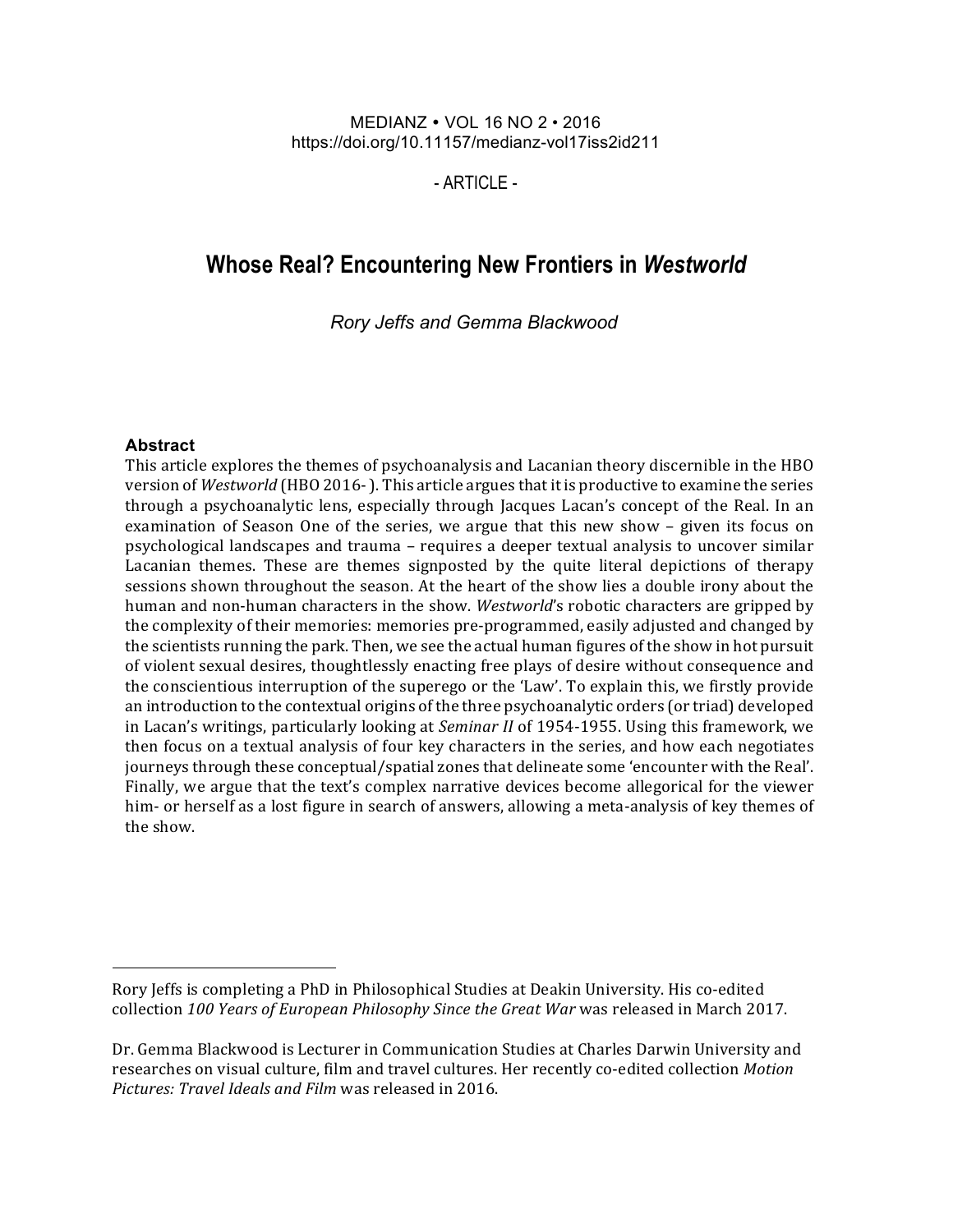## **Introduction: Welcome to the (Real)** *Westworld*

In October 2016, the US cable network HBO premiered a high-profile new television series about a futuristic robot-run theme park called *Westworld*. Like many of the blockbuster television series that have been created by premium cable in recent years, it drew its name and its premise from a pre-existing text, other examples being *Game of Thrones* (2011-), *Twin Peaks: The Return* (2017) and *The Handmaid's Tale* (2017-). In this example, the premise comes from the 1973 neo-Western science-fiction film written and directed by the popular novelist Michael Crichton. This film centres on a male buddy trip to this Wild West theme park gone terribly awry: tourists are caught out with malfunctioning robot characters ready to kill. In many ways a B-grade monster movie, it dramatises a literal 'rise of the machines', although in this case the robots are able to be defeated at the end. The film addresses cultural anxieties about formations of masculinity in the technologising modern society of the USA in the 1970s.

However, while the television show's premise of the robot theme park comes from the 1970s film, the scope and narrative direction has been reimagined in the new text. Chiefly, the biggest shift to the narrative of the television series is the focus on the human-like robots passively confined to repeat a daily cycle – often involving their own torture, abuse and even murder – at the whims of the park's human tourists. These robots are 3-D printed with flesh and blood and are owned by the park. They are given nightly memory wipes to keep them functioning according to their pre-programmed narratives (called on the show 'storylines'). Essentially, the major shift between the two *Westworld* texts is who we are supposed to empathise with; the television series twists the original film plot and asks the audience to sympathise with the robots instead (who are directly referred to as 'hosts' to the human 'guests'). The first season of *Westworld* follows the dawning consciousness of some of the robots as they become fully aware of the 'reality' of the park. This discovery culminates in a robot revolution against the human guests in the season's finale.

The 1973 film was noteworthy for being one of the earliest Hollywood films to utilise computer-generated imagery (CGI) technology, to visually create the sense of what Crichton described as a 'bizarre computerised image of the world' (cited in Price 2013). The original film is a comment on the rise of virtualised themed spaces or theme-park locations across post-industrial America, and even the Hollywood-inspired theme parks such as Disneyland (opened in 1955) and the tourist attractions that commenced at Universal Studios Hollywood in 1964 (Campbell and Kean 2016, 126-28). The Westworld park refers heavily to the Hollywood Western themes and also more general romantic travel fantasies about frontiers and exploration. HBO's *Westworld* comes onto our small screens amidst a wave of new series that adapt traditional science-fiction themes to dystopian not-too-distant futures, such as two British TV productions, *Humans* (2015- ) and Charlie Brooker's *Black Mirror* (2011-2016). On the surface, *Westworld* appears more reflective of standard science-fiction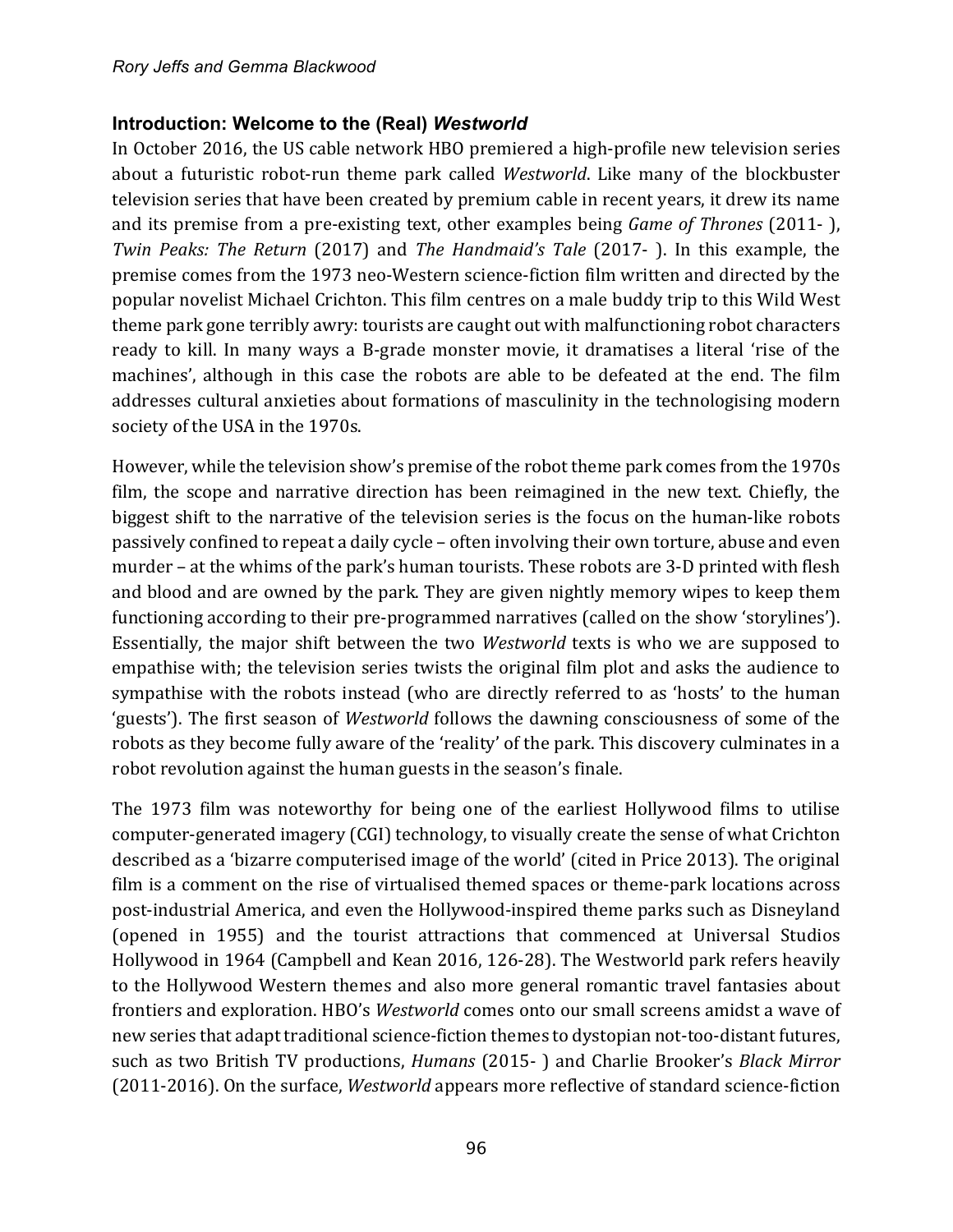exploration of Artificial Intelligence in the tradition of Ridley Scott's seminal film *Blade Runner* (1982). Indeed, *Westworld* explores these ideas of simulation, technology and robotics. It also examines the politics and ethics of robotic technology and the exploitation of non-human entities, raising biblical analogies about morality and the free will of humans. Questions over what it means to be human overlap here with what it might mean to be nonhuman, and this is centrally examined through the dual concepts of memory and desire.

In this article, we would like to explore the themes of psychoanalysis and Lacanian theory discernible in the HBO version of *Westworld*. We argue that it is productive to examine the series through a psychoanalytic lens, especially through Jacques Lacan's concept of the Real. This account was partly formulated through Lacan's clinical cases on the failure of the analysand to name a trauma and to symbolise it (working the symptom and reintegrating it back into language or 'speech'). Hence, Lacan's Real is simultaneously both outside *and* within the symbolic network of our socialised 'reality' of language, as it is part of the relation between the 'speaking being' and the unconscious. The Real then cannot be discussed without reference to Lacan's 'three orders' or 'three registers', which also included the Imaginary and the Symbolic orders.<sup>1</sup>

To think about the Real in relation to a TV series such as *Westworld* requires a distinction from what we now may call the 'classic' 1980s and 1990s science-fiction postmodern theories of simulacra. The 'reality effect' or 'hyperreal' that results from the 'seduction of simulacra', as Baudrillard (1994) put it, proved a seductive paradigm for understanding the post-*Blade Runner* films and television programs, most notably, the Wachowskis' *The Matrix Trilogy* (1999-2003). It was *apropos* his example of the *Matrix* after 9/11 that saw Slavoj Žižek engaging with Baudrillard in his book *Welcome to the Desert of the Real* (2002). Žižek found the postmodern theory being applied to such films worked too smoothly, and in some sense fell into the idealistic meta-commentaries on the theory itself, endlessly re-defining its conditions rather than yielding any insights on what living in an endless simulacrum might mean philosophically. In comparison to the Lacanian psychoanalytic concept of the Real, the Baudrillardian mode of deconstruction delimits the Real to a 'hyperreal' process of the simulation of an imaginary or specular order that can only 'seduce'. Hence, it discounts Lacan's explanation of psychic phenomena as crossing three structured orders that combine and structure a person's relationship to language, desire and truth.

Lacan readily admits that the human sense of 'reality' is determined by the symbolic order of representations, but this is not where 'truth' lies. The truth is a relation in the Real, or the gap between the symbolic and Real (Flieger 2003; Shepherdson 2008, 32-33). Lacan's concept of the Real then has become influential amongst theorists who reveal the complexities of the transition from actual to virtual, or as Žižek puts it, the 'reality of the virtual'. Given his view that 'truth has the structure of fiction', there is a liberty with Lacan's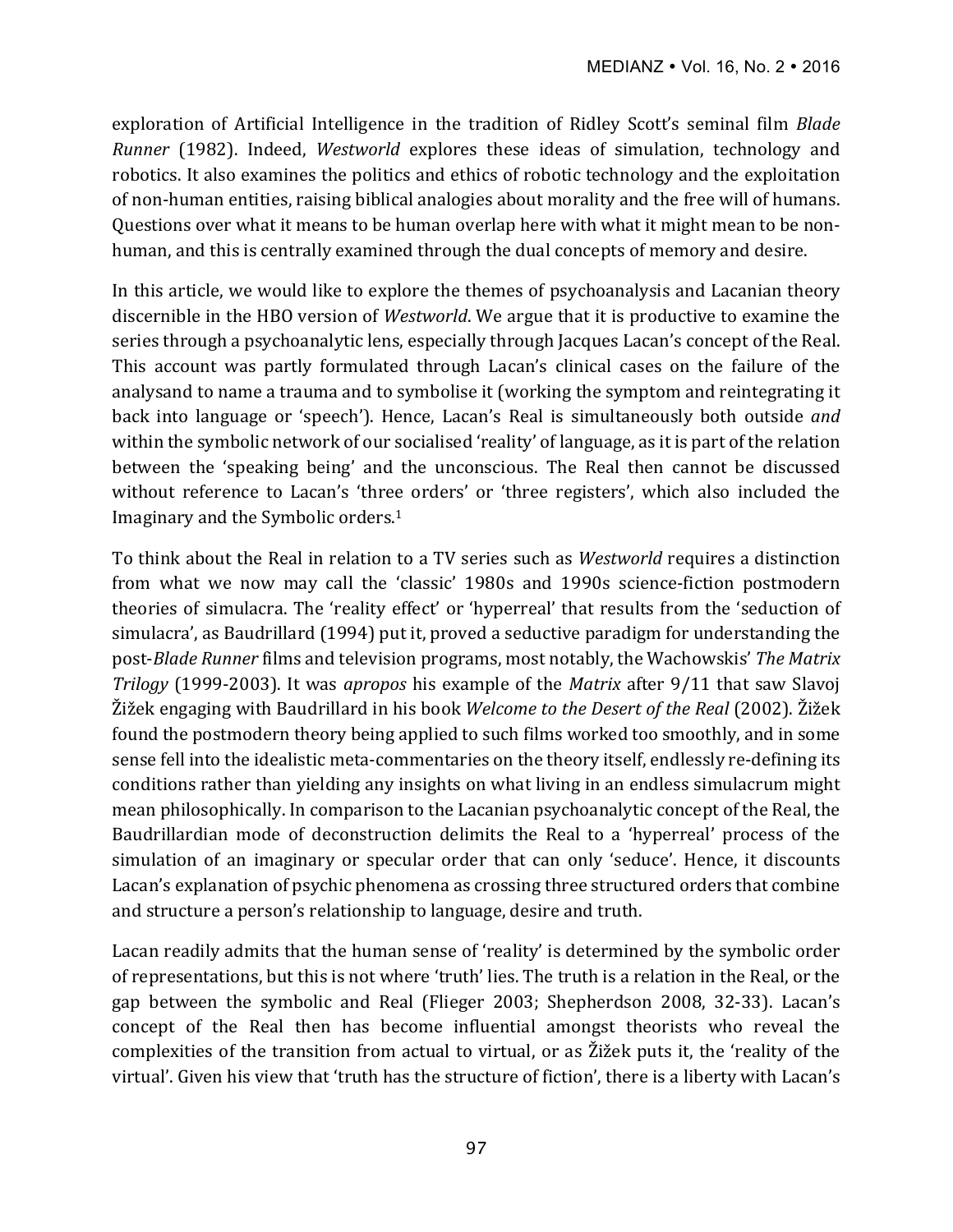work to gather examples from fictional sources and to further understand how the psychological Unconscious can manifest (Lacan 1992, 12; Lacan 2006, 7).<sup>2</sup>

In an examination of Season One of *Westworld*, we argue that this new show – given its focus on 'psychological landscapes' and trauma (Heer 2016) – requires a deeper textual analysis to uncover similar Lacanian themes. These are themes signposted by the quite literal depictions of therapy sessions shown throughout the season. At the heart of the show lies a double irony about the human and non-human characters in the show. Westworld's robotic characters are gripped by the complexity of their memories; memories are pre-programmed, easily adjusted and changed by the scientists running the park. Then, we see the actual human figures of the show (the 'guests' of the Park, often white adult males) in hot pursuit of violent sexual desires, thoughtlessly enacting free plays of desire without consequence and the conscientious interruption of the superego or the 'Law'. In this simulated lawlessness, the frontier theme and masculine fantasies of the 'wild west' take centre-stage as they did in the original film. In one way, this irony reveals what Dr. Ford seeks to understand as he looks to the differences between humans and robots: who is more 'free' of the two? How does one become a free 'human' subject? We think that *Westworld* can also allegorically relate to the mediation of the Real through the Symbolic; we argue that the text provides a way for us to see how fictional or highly representational worlds reveal a truth or gap in our reality.

To respond to this argument, the article focusses on a textual analysis of four key characters in the series, and how each negotiates journeys through these conceptual/spatial zones that delineate some 'encounter with the Real'. We examine two 'human' characters, looking at Dr. Robert Ford (Anthony Hopkins) and William/'The Man in Black' (Jimmi Simpson/Ed Harris); and then two 'non-human' robot hosts, Dolores Abernathy (Evan Rachel Wood) and Maeve Millar (Thandie Newton). Interestingly, these are four characters who, regardless of their 'humanity' (or not), all have senses of reality structured in relation to a signifier bordering between the Symbolic and Real registers. To explain this, we firstly provide an introduction to the contextual origins of the three psychoanalytic orders (or triad) developed in Lacan's writings, particularly looking at *Seminar II* of 1954-1955. We note how Lacan's triad partly arose out of his interest in cybernetic theory, game theory and machines: in fact, we argue that it led him to theorise the autonomy of the symbolic order from the imaginary, brought him to reflect on questions of madness or psychosis and the trauma of the Real, and even helped him to specify the Real in relation to the Symbolic. This becomes an effective and a useful framework to further understand the relationship of the characters between consciousness, meaning, and suffering, and the difference between merely following a 'code' and a 'signification'. Finally, we argue that the text's complex narrative devices become allegorical for the audience viewer him or herself as a lost figure in search of answers, allowing a meta-analysis of key themes of the show.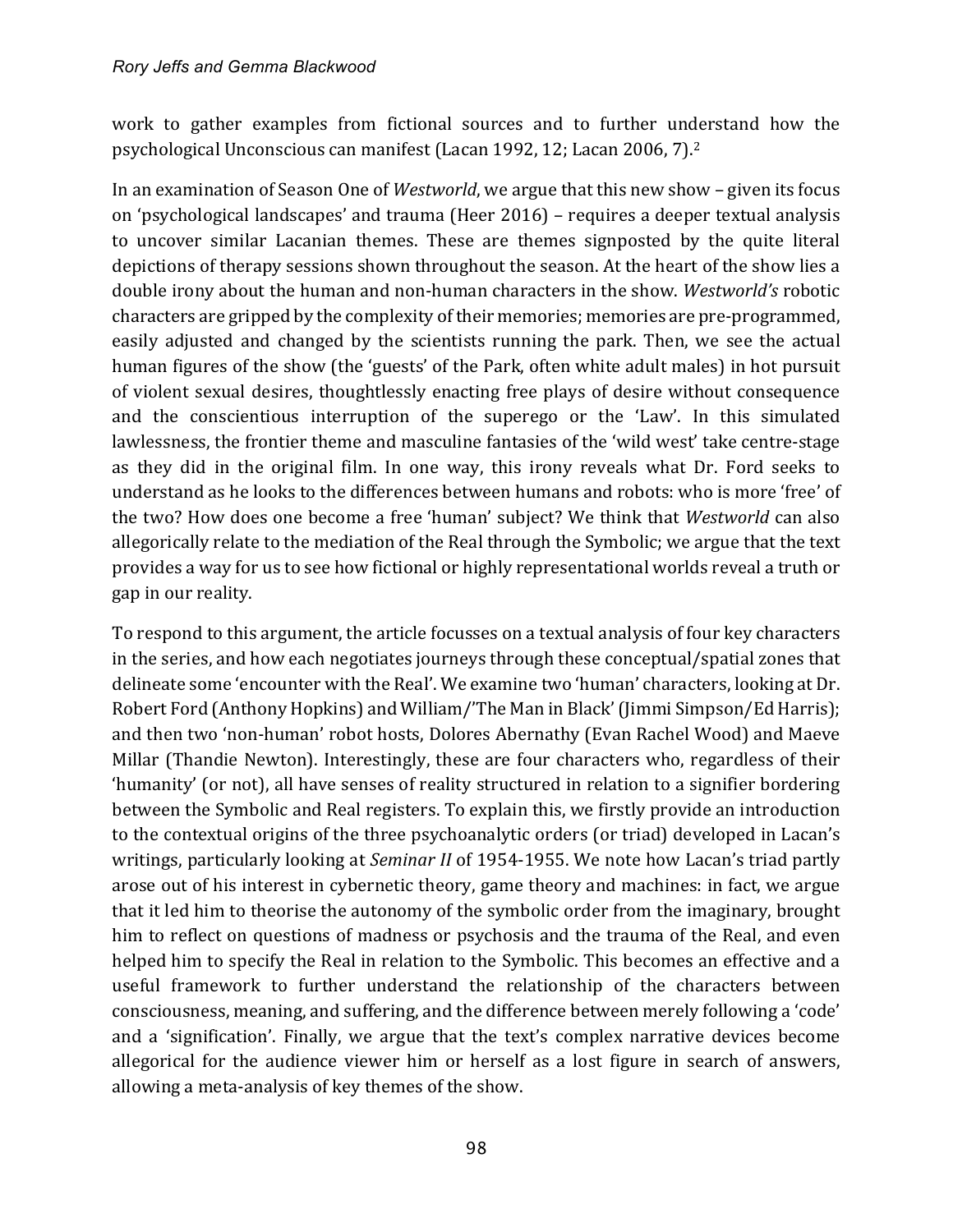# **The Thing May Think, But Can It Go Mad?**

Despite the long litany of references Lacan makes to it, the Real remains ambiguous enough to elude any interpretative systemisation, as has been discussed comprehensively by Tom Eyers (2012). However, even in Lacan's own writings and the clinical context of his practice, the concept has attracted much debate and controversy, so much so that even  $\tilde{Z}$ ižek (2001b) suggests a three-fold framework: an 'imaginary real', 'symbolic real' and 'real real'! Nevertheless, because of Lacan's shape-shifting discussion of the Real, its adaptation by theorists to a wide range of contexts - whether political, social, cultural, or media-related reflects on the appeal of this concept across a range of disciplines. There has been little discussion of Lacan's Real in relation to artificial intelligence. Perhaps this is partly due to the nascent nature of discussions on AI that occurred simultaneous to the period of Lacan's research in the mid-twentieth century. Yet, Lacan clearly shows interest in the emerging technologies relating to machines and cybernetics: for instance, in *Seminar II* of 1954-55 on *The Ego in Freud's Theory and in the Technique of Psychoanalysis* (1988b). This Seminar concerns many of the themes that come to dominate Lacan's later work, such as the concept of repetition, the difference between the other and the Big Other, the unconscious as the 'discourse of the Other', schema L and, of course, the cementing of Lacan's famous Imaginary-Symbolic-Real triad (or as he later called it, the 'Borromean knot' in relation to the interconnected but not fully linked connections between the three).

After already posing the differences between the Imaginary and Symbolic orders, and also their mutual dependency in *Seminar I* (Lacan 1988a), *Seminar II* provides pivotal insight into Lacan's 'return to Freud' via linguistics and the structuralist anthropology of Levi-Strauss, centering on his formulation of the 'symbolic order'. Lacan takes his cues from Freud's 'discovery' of the unconscious as a 'Copernican turn' in our understanding of the ego and consciousness. He firstly posits that the 'I (*Je*)' or the 'subject of enunciation' of the unconscious is not the ego (*moi*) or what is commonly understood as consciousness, or even some 'true ego' (1988b, 44). By critiquing the imaginary function of the ego and its aggressivity, Lacan can explain how social norms can take root by outlining how the Symbolic order 'intervenes'.

To understand the efficacy of the Symbolic order, Lacan compares the operations of the Symbolic through human language as homologous to the information-circulation in early computers, a radically different understanding compared to Freud's biologistic-hydraulic model of the unconscious. Lacan's sudden gravitation towards cybernetics seems to have been driven in part by theorising the Symbolic order as governing the structure of language (*une langage*) but also being irreducible to natural (or national) language (*un langue*). In this way, the Symbolic order becomes *analogous* to a particular kind of computational processes of information machines (i.e. the sequence of signs, or the binary system of 1s and 0s) that can generate automated differentiation. With Alan Turing's work on computation becoming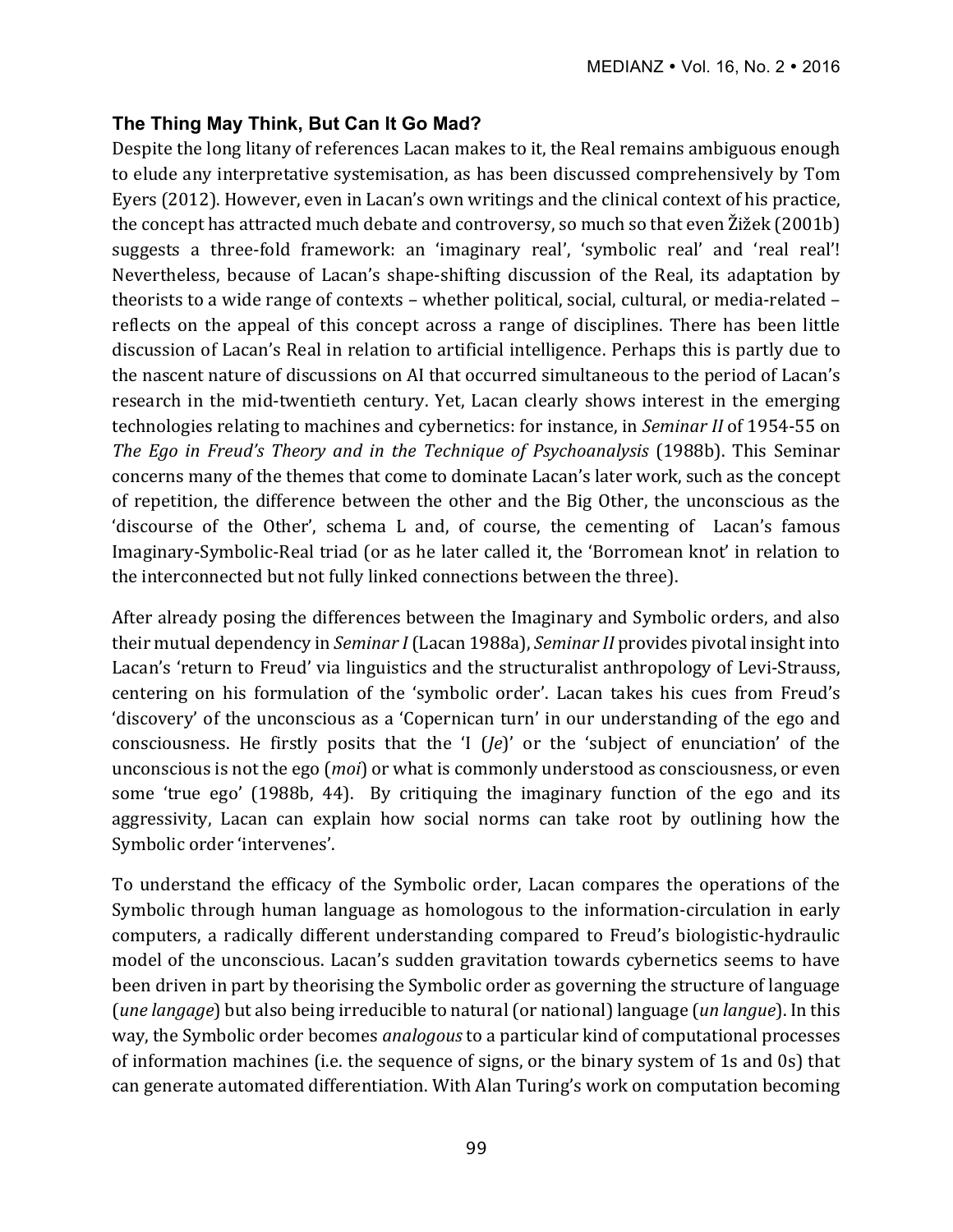popular, cybernetics was beginning to shape the early AI research that formed out of the Macy Conferences of the early 1950s (Dupuy 2000, Johnston 2008).<sup>3</sup>

Lacan's interpretation that the 'symbolic world is that of the machine' means that in the structure of language (and symbolic relations), 'syntax exists before semantics' – and we find ourselves 'thrown into its gears' and governed by a chain of signifiers (Lacan 1988b, 47, 64-92. 307). Dupuy (2000, 19) argues that cybernetics enabled Lacan to conceive of the unconscious as the 'repetition' of the automaton (the machine qua signifying chain) rather than Freud's death drive and its compulsion to repeat beyond the pleasure principle (*Wiederholungszwang*). Lacan's reading of Poe's *The Purloined Letter* and the reference to the chance game of 'odd or even' in *Seminar II* (1988b, 175-205, cf. Lacan 2006,6-50) was to establish why the analytic experience is not limited to the imaginary form of intersubjectivity (or 'imaginary effects'). The experience cannot be properly understood without its basis in a symbolic chain, showing how the unconscious works behind the backs of subjects. Liu (2010) suggests that Lacan employed a 'cybernetic unconscious' to demonstrate how this functions. Hence, according to this articulation, the question of thinking machines has become redundant, given that human beings employ operating processes with the same symbolic functions that symbol-processing machines use in cybernetic systems. The following was Lacan's response to Octave Mannoni's 'serious' concerns over his concept of the symbolic as a machine:

 $[T]$ he question as to whether it  $[machine]$  is human or not is obviously entirely settled: it isn't. Except, there's also the question of knowing whether the human, in the sense in which you understand it, is as human as that (1988b, 319). 

Lacan later clarifies that the sliding of signifiers structures the repetitive metonymy of desire (in the 'Agency of the Letter' lecture in 1957), a process which he continues to analogise to the structure of modern-day thinking machines. He suggests that for the communication 'message' to be received as an 'act of signification', it has to 'cross the bar' back into the signified, which it can only do through becoming a metaphor (i.e., 'master-signifier' or a 'signifier for another signifier') (Lacan 2006, 428-31, Lui 2010, 295). For this reason, he reevaluated psychosis in *Seminar III* (2003), looking at how psychopathology itself is an integral part of human subjectivity. He posited that machines would never be able to go mad like humans, even if they were able to process language as code or information. Machines could only 'jam' or collide with one another, if they were truly 'autonomous' and without 'symbolic regulation', and even if such a form of regulation evolved the machine could not be an 'entity'. In an ironic way, the cybernetic form of the symbolic order cannot be reduced to the figure of a 'legislator', or to the interventions of programming. This conceptualisation would prove to challenge the optimism of early 'hard' AI. The insistent intervention of the symbolic has to be the '*voice of no one'*, which leads a subject (on an unconscious level) to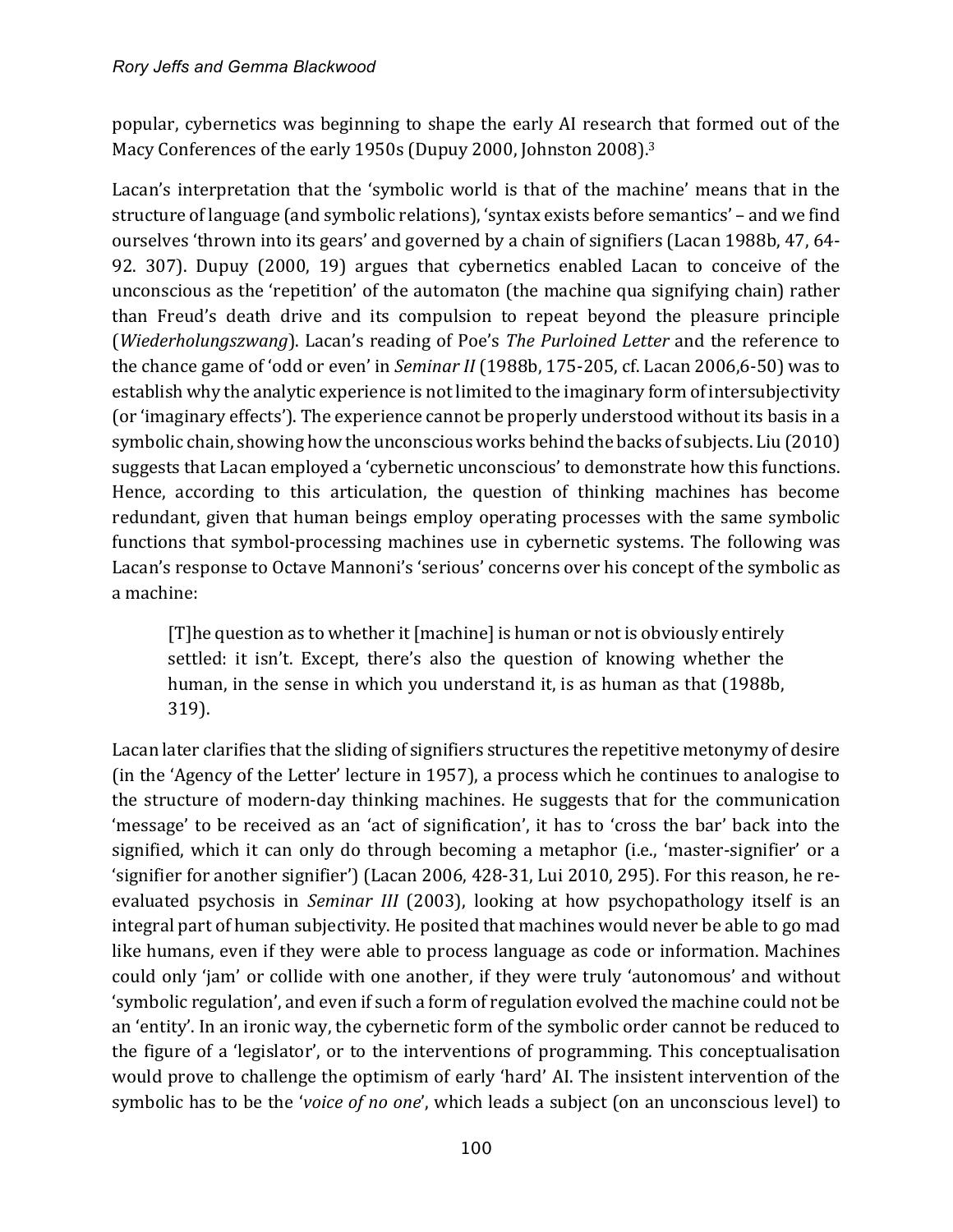'count themselves as one [an imaginary unity]' (Lacan 1998b, 47-51, 54-55).<sup>4</sup> At this stage, Johnston (2008, 96-98) argues Lacan has no other way to define the 'impossibility that defines the human' but as the existence between two symbolic processes: that is, mechanic repetitive processes that integrate the subject into the Symbolic order, and the mechanisms that resist such integration. Such an impossibility arguably leads Lacan to shift the place of the Real in relation to the Symbolic, from syntax to non-being. This brings us to the import of the Real in the triad. If the Symbolic and Imaginary make up what is understood as 'reality' for Lacan, there is something more real than this 'reality', especially if the Symbolic order is mistaken for a second-order imaginary.

At this stage Lacan's first experimentation with his new triadic system as a way to interpret a range of psychic phenomena faced a crossroads in understanding the Symbolic-Real relation. Confronting two concepts or functions of the Real – the pre-symbolic ('irruption') of the Real, as he discussed in cases of psychosis and where the signifier can return in the 'Real', and the post-symbolic Real ,resulting from the repetition of the signifier and 'encounter [tuche]' with the Real at the limit of the Symbolic (Lacan 1981, 53-54; Shepherdson 2008, 34). The early seminars  $(e.g., I-HII)$  or the so-called 'middle period' come to distinguish the Symbolic and the Real in opposition to one another, where the Real has a kind of brute pre-symbolic reality that is non-dialectical or ineffable. Here, the example of Freud's dream of Irma's injection is cited by Lacan in *Seminar II* to explicitly signify the 'privileged experience' of 'what we can call the revelation of that which is least penetrable in the real, of the real lacking any possible mediation, of the ultimate real' (1988b, 165-65, 175-77). However, Lacan's later more frequent discussions of the Real, beginning from *Seminar VII* (1992), adopt the Real as Freud's '*Das Ding* [The Thing]', which becomes linked up to Mother qua '(M)Other', *objet petit a* and *jouissance*, and effectively displaces the cause of desire from the symbolic chain to the Real. This is desire not as a desire for recognition, but rather the desire of a 'lost [non-imaginary, non-symbolisable] object', or the 'little piece of the Real' (Žižek 2001a).

This re-pivoting led Jacques Alain-Miller (2004) to see Lacan's later work as developing a more materialist account of the Real as an 'intimate exterior', operating closely *within* the Symbolic and the phantasms of the *objet petit a*. It repeatedly returns to any 'functional' Symbolic order as the gap that resists symbolisation or, as Eyers  $(2012, 5)$  says, is a 'signifierin-isolation'. This heightened sensitivity to the role of the Real in the three orders would define the 'later Lacan' for the last two decades of his seminar series, with a privileged emphasis on the Real over the Imaginary and Symbolic.<sup>5</sup> However, the advantage of this shift was the prospect that the Real had a relation that emerges from out of the Symbolic and Imaginary orders, and could be adapted to meta-psychological socio-cultural fields outside the clinic. In this sense, fictional or virtual representations or fantasies themselves can be screens upon which the hole of the Real can become tangible as a breakdown of signification.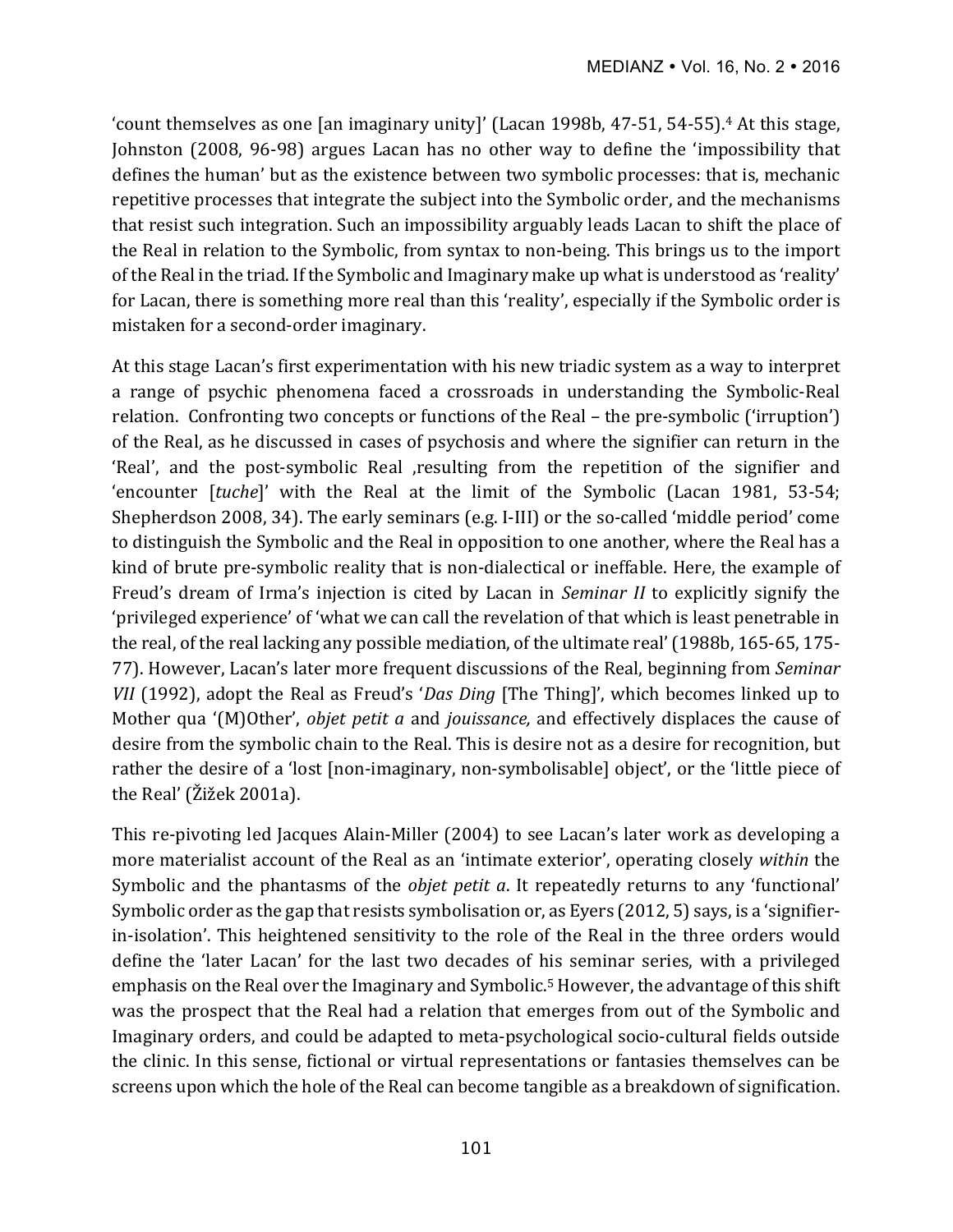This brings us to the question of how the Real could be 'represented' or mediated in *Westworld*. We have elaborated on Lacan's interest in cybernetics and how that mediated his initial development of the concept of the Real itself (by way of the mechanic model of the symbolic order). This question has even more significance in relation to representations of artificial intelligence and anthropogenesis qua the formation of ego and the Symbolic order. For how can the Real be represented in filmic and literary representations of *artificial intelligence* itself? Do the machines themselves become conscious or alive? In the opening chapter of *Tarrying with the Negative* (1993, ch. 1), Žižek writes about the 'classic' AI film, *Blade Runner*, and does not hesitate to allegorise as he makes an implicit link between the 'replicant' rebellions and the negativity of the human condition that is marked by each of us constituting a 'substanceless subjectivity' that is tied to the Real. He frames this in terms of Cartesian *cogito*, or what is better put as the 'thing that thinks':

In short, the implicit thesis of *Blade Runner* is that replicants are pure subjects precisely insofar as they testify that every positive, substantial content, inclusive of the most intimate fantasies, is not "their own" but already implanted. In this precise sense, subject is by definition nostalgic, a subject of loss... [T]he subject emerges at the very moment when the individual loses its support in the network of tradition, it coincides with the void that remains after the framework of the symbolic memory is suspended. (Žižek 1993, 41)

In *Westworld*, the speculative take on artificial intelligence – like much science fiction – is a focus on the present-day possibilities that the human imagination and current technological developments allow. Part of this re-imagining of the idea of artificial intelligence seems to cross many psychoanalytic concepts and themes, to the extent that we can read it as an allegorical representation of human subjectivity as 'substanceless'. Firstly, in *Westworld* we have a much more embodied representation of artificial intelligence, far more sophisticated than the classical models of Lacan's machines, information processes and computerised personalities like the famous 'HAL' from Stanley Kubrick's 2001: A Space Odyssey. The uniqueness of embodiment in *Westworld* is that the robot is made to take on all the signifiers of flesh, from bleeding and pain to sexual intercourse in order to get beyond reducing robotics to 'thinking' or linguistic functions and forge emphatic relations on the basis of verisimilitude.6

We can see this opening up of the interior space or depth in a number of ways. Firstly, the android hosts of *Westworld* become more frequently subject to 'glitches', disrupting their pre-programmed model of symbolic integration (and even their 'core heuristics' and problem-solving capabilities) for the whole robotic community, often leading to malfunction as a consequence. As the series proceeds, the question is whether these glitches are intended (by Dr. Ford, for instance) as part of his own 'new' program to create the simulated 'effect' of consciousness and make his hosts 'more real' at the expense of the expected symbolic unity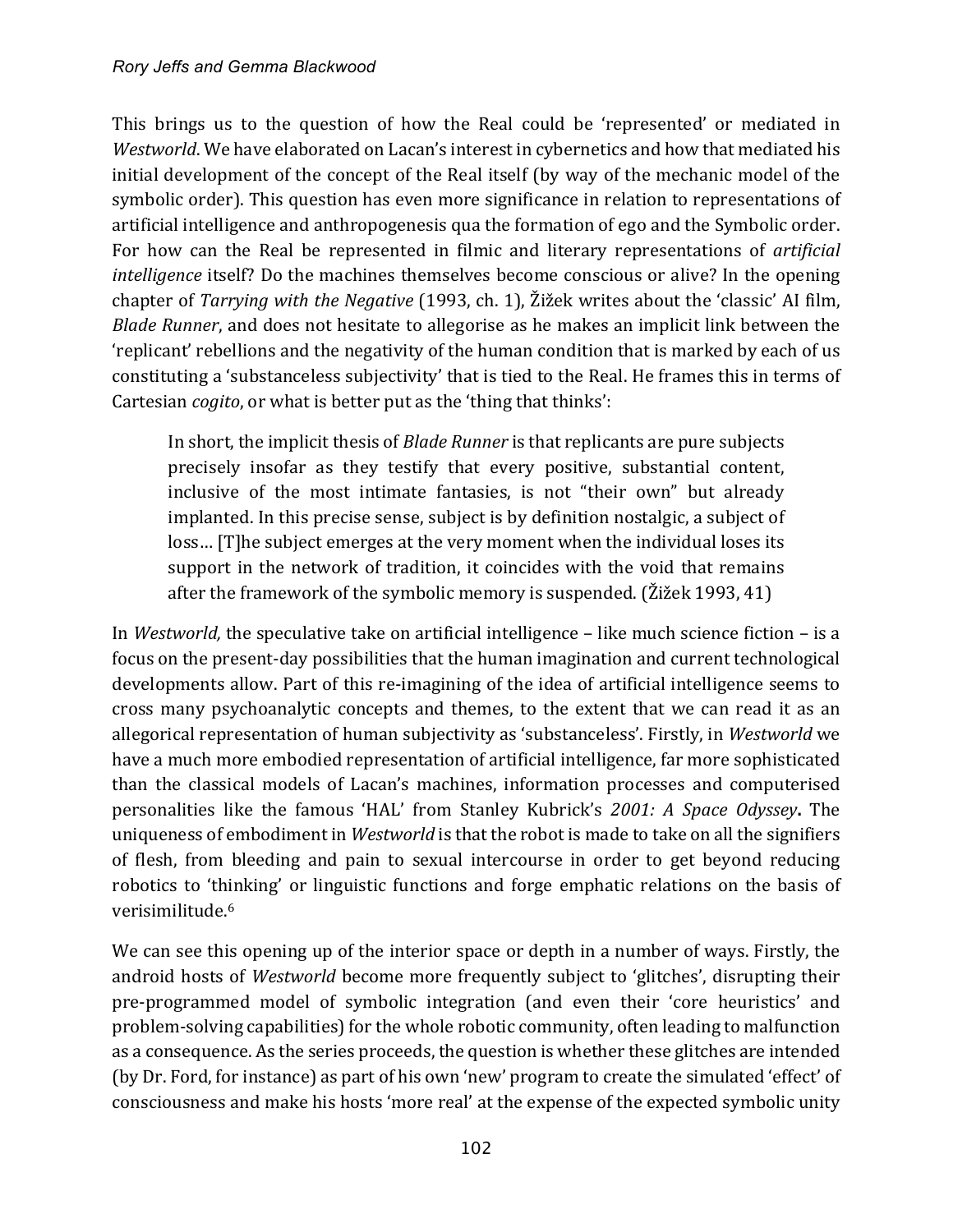of the narratives, or if this is a more sophisticated effort to help 'subjectivate' the hosts, and if so, whether this can only be done through exposing the hosts to the experience of something mysterious, uncanny, unnameable, or threatening (i.e. the Real), that brings a palpable sense of suffering for the hosts. Like *Blade Runner*, this new show makes us think about what it means to be human and a 'subject' – with these supposed robots acting as stand-ins for human divided subjects who end up affirming their substanceless subjectivity in spite of the creators and the world that created them as manipulable 'objects'. Such an affirmation appears to valorise them in contrast to the 'human' characters who have abandoned all subjectivity (at least, as they present themselves in the theme park), or postmodern version of a hyper-masculinised late-capitalist utopia and playground.

Beyond the 'glitches', and their internal impact on the hosts, the series also foregrounds how language and desire can be symbolised. In their routine interviews with Park staff, the naked robots appear introspective and meditative, but this is all a part of their programming to present transparently and be uncensored in speech. Here, we see what Ford means by his creations that were easily able to 'pass' the Turing Test. The Test is clearly referenced in Episode Two ('Chestnut') when the guest William reaches the Westworld arrival terminal for the first time and asks the official greeter (a female host called Angela), 'Are you real?' She replies, 'If you can't tell, does it matter?'.<sup>7</sup> It is the central robot character Dolores whose monologue features at the beginning of the pilot ('The Original'). Her 'analyst', Bernard (Jeffery Wright), asks the standard question, 'Have you ever questioned the nature of your reality?'. This scene directly references Rick Deckard's use of the Voight-Kampff test in *Blade Runner*. Significantly, Dolores does not answer the question, but in what looks like an improvised monologue philosophically reflects on the difference between herself and the newcomers: 'we are all after the same thing' – a sentiment echoed by her fellow host Maeve. In *Westworld* it is not then about the possibility of machines *thinking* that comprises their appeal, but rather of machines *desiring* to be and to what lengths they will go to realise these (impossible) desires.

## **Dr. Ford – The Creator**

Given the theme park is a central space for the series, we are invited to consider questions of its 'design', and the psychoanalytical dimensions it addresses. As noted earlier, a 'frontier' setting of the West seems metaphorical enough given its deeply ingrained into the American historical imaginary as being associated with unexplored lawless space and supposedly primitive freedom, opportunity, and violence, but also nation-building (Campbell and Keane 2016, 154-68). Dr. Ford's very name seems a nod to Western film director John Ford, and a postmodern reference to the 'desert of the real' (in a post-*Matrix* sense): the cyber age of the internet and virtual reality means this is also an 'electronic frontier'. There is also allusion here to another more philosophical frontier that comes from uncovering the origin of consciousness, a quest that many neuro-scientists continue to investigate, and AI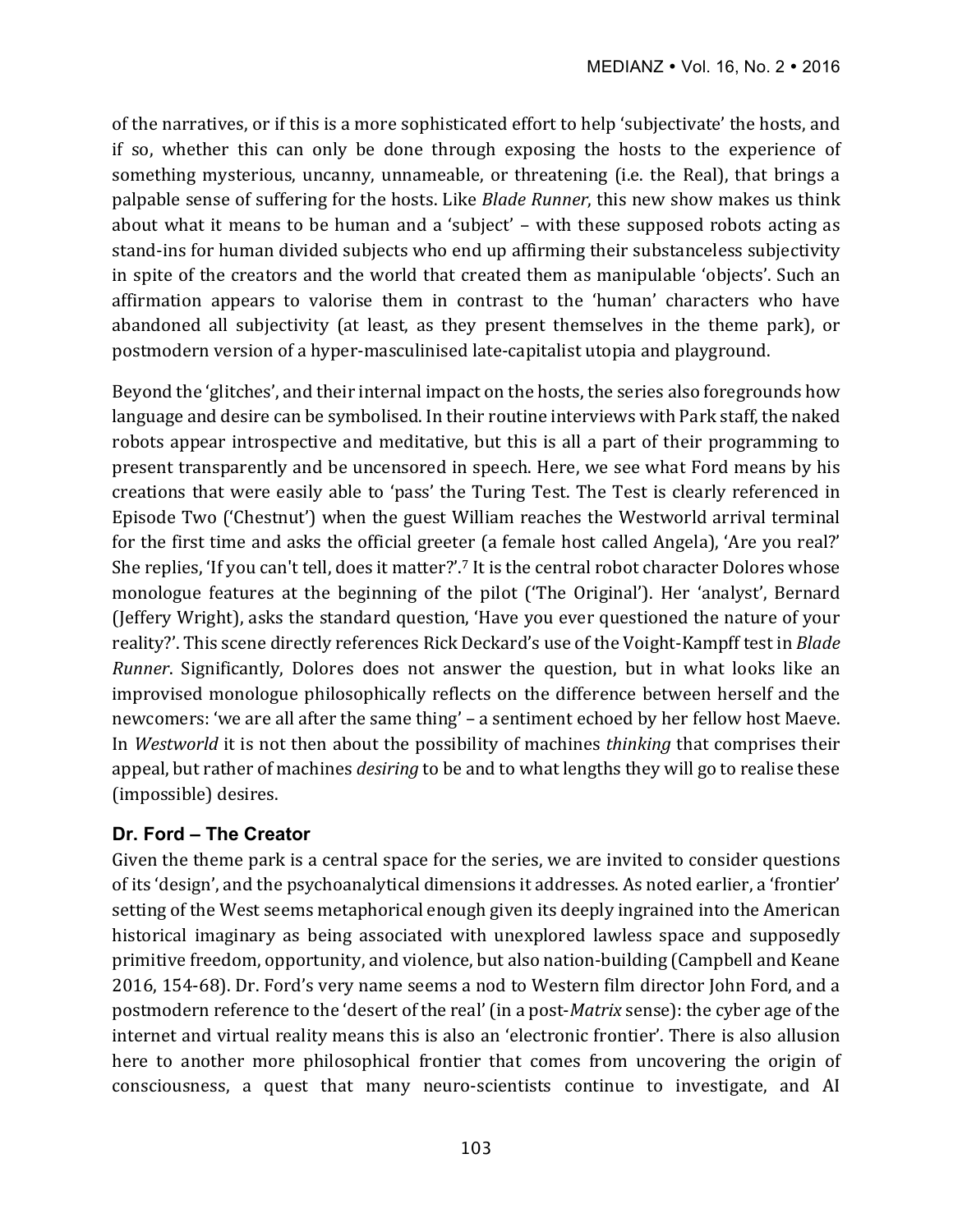researchers as well. In this case, the Western landscape is a fitting visual geographic metaphor for this virtual-reality scenario, like a Dali-esque landscape that can intersperse the logic of dreams with a harsh desert light, and where, as one character says, the further you go out, the more intense the experience can be. Space itself here in its transcendental structure, embedded with psychological layers that we can even equate to the spatialisation of the Real itself (Eyers 2012, 61-92).

In the series, we learn that the theme park was founded by Ford and his co-creator Arnold Weber (Jeffrey Wright) thirty years before the temporal setting of the show. Both men saw the park as an act of 'pure creation'. Ford lays out the problem of consciousness as *the* problem for creating 'realistic' artificial intelligence. We find out Arnold wanted the 'real *thing* to create consciousness', rather than a simulation of it for the human visitors – even if that simulation would prove highly profitable and appealing. In Episode 3 ('The Stray'), Ford cites that Arnold had a pyramid theory of consciousness that included - from the bottom up – memory, improvisation and self-interest. At the top is what Ford calls 'the bicameral mind', a model theorising that primitive human beings had mistaken their thoughts for the voice of God(s), akin to the idolised (imaginary) variant of Lacan's sSymbolic order.<sup>8</sup> Ford adds that the theory was disproven in regards to human consciousness, but he says it provided explanation for artificial intelligence more generally. The show later reveals that Arnold was successful after all, programming inner monologues into his earliest creations. The young 'woman' Dolores is one of his prized prototypes – he seemed to hope that the host's own voice would take over and trigger the formation of full autonomous consciousness. Ford hints that the bicameral mind was not enough; there needed to be another level to the pyramid for real consciousness to take over from its 'artificial' form. Intuitively, Ford realises something about consciousness, but he cannot put his finger on it, as he cannot think beyond the combinatory symbolic processing of his machines. The 'voice' becomes a kind of clue to the problem.<sup>9</sup>

Before we learn about Ford's epiphany about consciousness, we find out that he had disagreed with Arnold's vision of creating such a world where the hosts could be freely conscious. He understood the commercial imperative of the theme park, where the robots would be in essence enslaved to human desires: hence, he saw the daily erasure of host memories as a necessary evil that would be a kindness to the lives of the robots. After Arnold's death, Ford assumes a God-like status over the theme park. But as the overseer, he is also increasingly challenged by the owning corporation Delos Incorporated, whose economic interests call for more simplistic and exploitative Hollywood-inspired models of AI to frame touristic interactions in the park and more importantly, the intellectual copyright of the coding. $10$ 

Ford plans a way to subvert these fiscal aims, and as it is slowly revealed across Season One, he has decided to return to Arnold's original vision and techniques, re-awakening his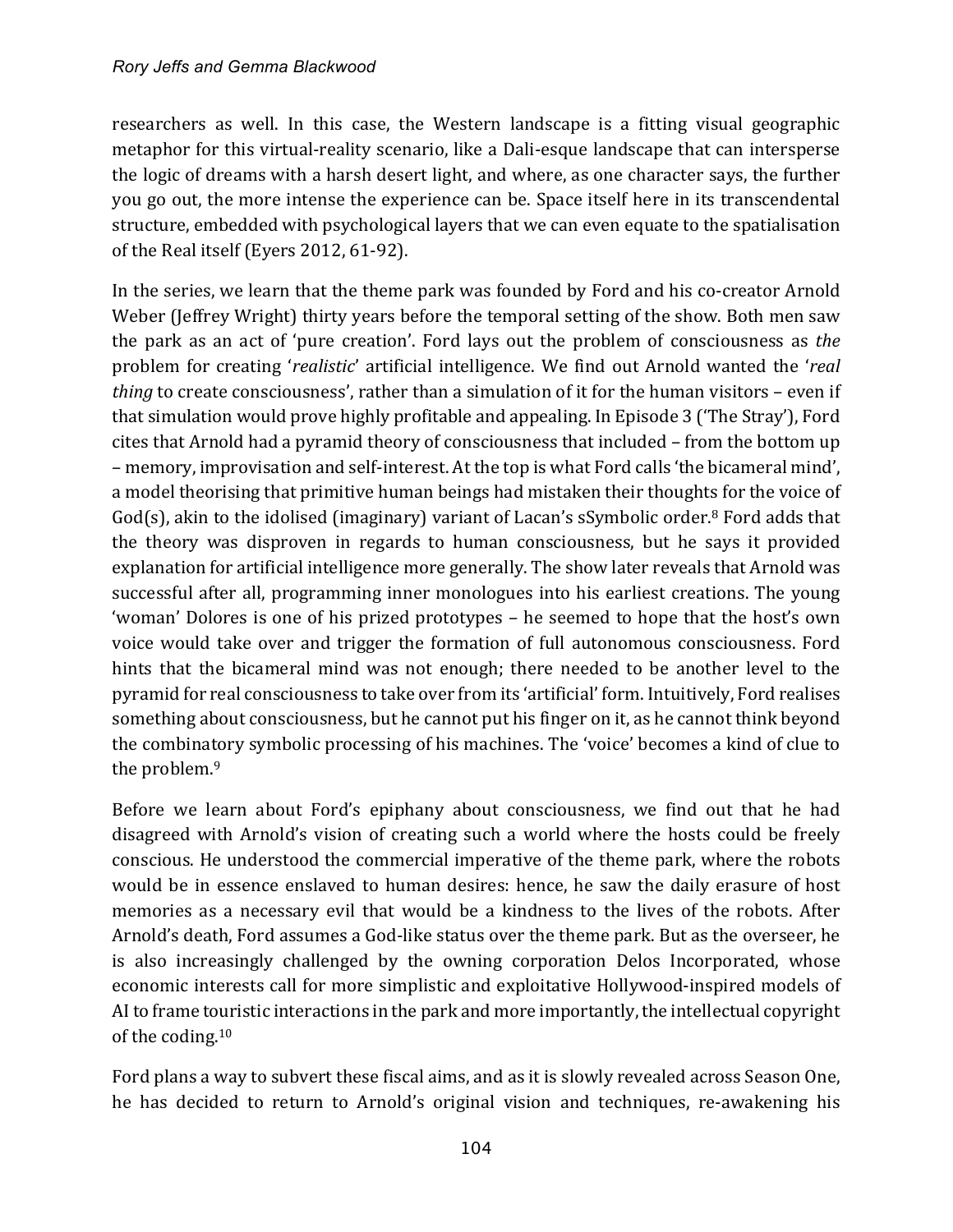creations and breathing 'life' into them. Firstly, as part of the process of the park's 'updates', Ford is able to create new behaviours open to host adaptation, which will encourage the nonhumans to improvise. While each host already had an ongoing 'back story' and narrative anchor-point, Ford goes further and develops traumatic core stories for each. The first sign of Ford's efforts to awaken new thought-processes in the hosts is by giving them meaningless gestures and tics, such as a prostitute obsessively looking at her hands. Ford calls them 'reveries'. It is revealed later in the season that these reveries are like hypnotic moments that help condition free associations in an echo of Richard Condon's 1959 novel *The Manchurian Candidate*, where American soldiers are captured by North Korean intelligence and hypnotised and manipulated. In a narrative flashback, we quite literally see Arnold playing Dolores the Claude Debussy piece of music 'Reverie' to trigger this process. Such scenes also show how Arnold and Ford were already investigating how 'signifiers' structure conscious thoughts, such as sounds and images. However, with Ford's updated version, we see the signifier become materially embodied within a robot's own physical hand gestures with the example of Clementine. Although the movements are designed as an almost 'subconscious tick', they also serve to invoke consciousness or receptiveness to the signifier and potentially its signified content ('the imaginary'), such as a re-remembered past.

### **Dolores Abernathy – Damsel in Distress**

The first effect of Ford's reveries shown in the narrative is the sudden malfunction of Dolores Abernath's father Peter (Louis Hertham), who in the first episode collapses after finding an old photograph showing what we assume is the 'real' world. Arguably this is a demonstration of the *punctum* of Roland Barthes (1981) through the materiality of a printed photograph: the photo shows a woman in Times Square in New York City, which proves to Peter that the order of signification is askew (we later learn it is a discarded image of William's fiancé). The robots are deliberately programmed not to notice or even 'see' anything that exists outside of the park, and so the malfunction after viewing the photograph puzzles the park scientists. Dolores also examines the photo but cannot 'see' anything unusual as per her programming. Peter is moved to whisper to Dolores a line from Shakespeare's *Romeo and Juliet*: 'These violent delights have violent ends'.<sup>11</sup> Potentially, this reveals the particularity of the experience that defies symbolisation through the other. Bernard questions jokingly if the glitching Peter is going through are an 'existential crisis', but neither he or programmer Elsie (Shannon Woodward) can explain it as a problem with the host's cognition coding.

For the audience, the first gap is left open to the internal transformations taking place within the hosts. Soon after, Dolores herself hears an internal voice (the voice of 'Arnold') that is triggering memories of a traumatic massacre. As we follow Dolores, we her transformation begin after she had heard the lines of Shakespeare from her father. From here on, she sees her own image in a shop window as if for the first time (episode 2) and later her own double in the form of a hallucination (episode 5), expressed in the series as forms of her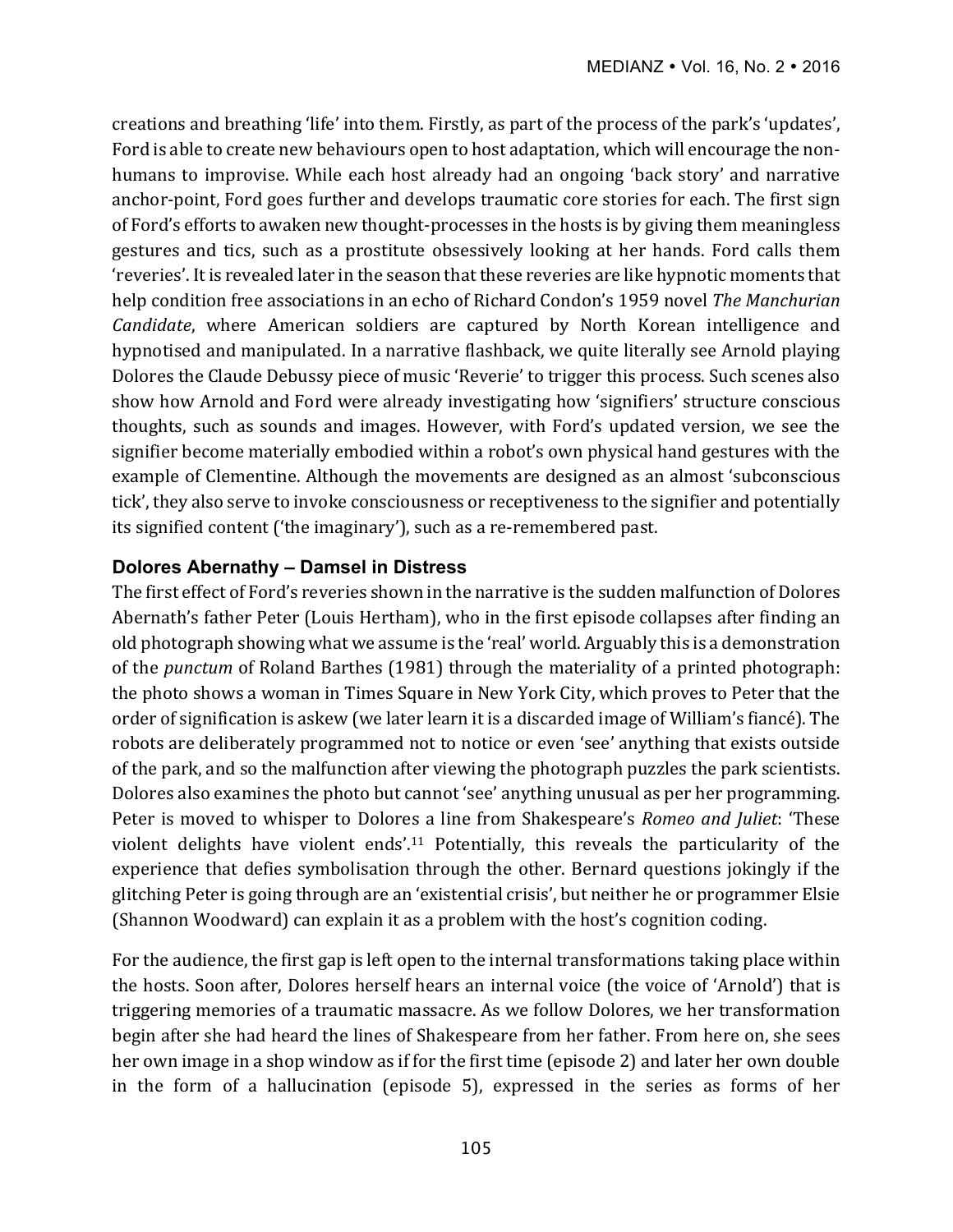'unravelling'. These developments bear some semblance to both Lacan's theory of the 'mirror phase' of psychological development as the entrance into the Imaginary order, and also the foreclosure of the Symbolic in hallucination, where the Real returns to the Imaginary (Lacan 2006, 75-81; Lacan 1993). At first, the voice in her head asks her to 'remember', which triggers images from her past supposedly long wiped. After he father is shot by a guest in an off-script moment (episode 3), she feels a 'calling' to journey south far away ('beyond all this') from her usual home and path (i.e. her pre-programmed narrative loop), leading to her meeting and romance with  $\lim_{\text{m}}$  (episode 4), who notices how she hears him refer to the 'real world' when she is not supposed to. She begins to show signs of learning new behaviours as she succeeds in shooting a gun and injuring a host against her own preprogramming, which seems a reference to the breaking of Isaac Asimov's three laws of robotics (episode 3, episode 6). All the while, the show cuts back to flashbacks to her secret analysis with Arnold in the past. These secret sessions reveal the clues to Dolores's transformation for the viewer. We see how Arnold first guides her to question her 'reality', when after reading a passage from *Alice in Wonderland*, she claims 'who in the world am I?' (Episode 3: 'The Stray'). Meanwhile, her responses to Bernard in the present show indicate she has formed a 'frontstage' and 'backstage' dual personality and is able to disguise the latter.<sup>12</sup>

## **Maeve Millay – The Host Who Awakens**

The other host character who tests Ford's new adaption of Arnold's theory of consciousness is Maeve Millay. Following the typical distinction between the saint and the whore, we find that Dolores is cast as the innocent, while Maeve becomes the seasoned prostitute. In one sense, she is a *Truman Show*-like protagonist who 'wakes up' to the human reality, or the Neo who sees a *Matrix*-like reality. Her awakening sparks a further desire to see the 'Other of the Other' in place of finding the collapse of the 'Big Other' (which now returns in the 'Real'). She wants to find out who pulls the strings and the programming of her symbolic reality, which brings her in line with Lacan's paranoiac psychotic (see Žižek 2001a, 246-51; Flieger 2003, 398). A trigger for her awakening is the memory of her daughter killed by the Man in Black, after watching a gang of Native American Indians on a rampage. She sees this image after going through a scripted narrative-loop with a guest, during which she notes that this 'is the new world, and you can do what the fuck you want'. It is ambiguous whether this memory was from an actual previous storyline Maeve maintained, or is only implanted in Ford's updates. 

The effect of this traumatic memory is obvious enough in rupturing the continuity of Maeve's 'loop', and her job as the host prostitute for the theme park's tourists. Maeve experiences nightmares and notices how they centre on a vision of the Man in Black. The park engineers see her disruption as 'performance decline' and a sign that they need to decommission their product. It is at this point that Maeve's awakening finally occurs. She is being re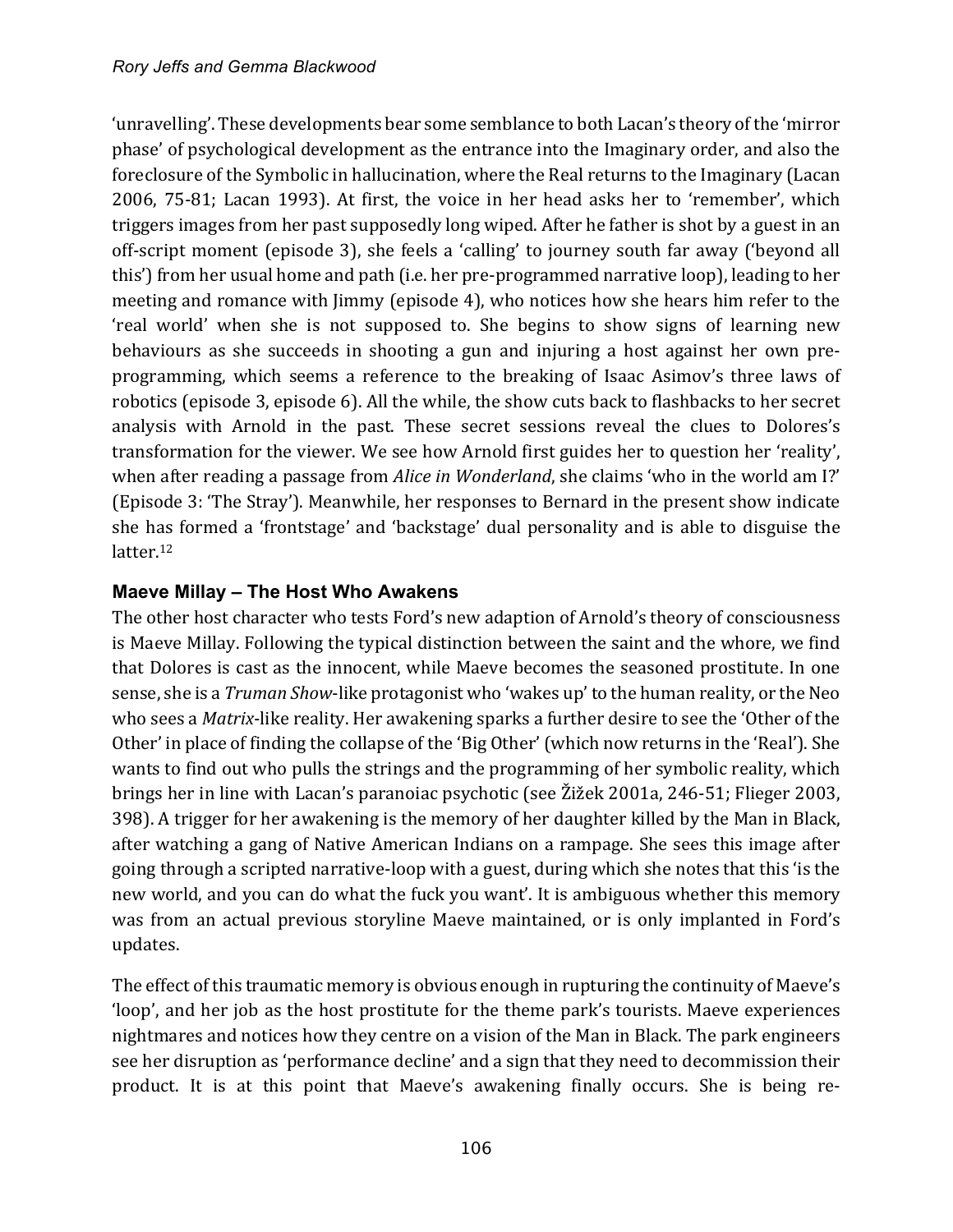commissioned in the lab when her experience of her 'imaginary Real' happens, which instantly evokes violence, sadness and shock in her, as she witnesses 'killed' robots on a conveyor belt and finally sees the whole production line of the theme park that she has been a part of. Understanding that her personality and skills can be enhanced by the engineers, she forcibly coerces the staff to modify her coding to maximise her 'bulk apperception', turning her into a super-intelligent being. $13$ 

When a host robot experiences a glitch, it interrupts his/her constructed symbolic narratives. As the theme park experience is networked to be interdependent, with each host loop needing to synchronise with the others, the park's engineers see the emergent problem as a 'disease' rather than a 'symptom'. To the workers in the panoptic control room, the events represent meaningless malfunctioning behaviour, rather than information processing that has evolved into any higher-degree functioning intelligence.

With reference to Lacan, it is the Real where language and the symbolic crack: this can induce a split in the subject or even trigger madness. As mentioned earlier, the Lacanian challenge in creating human-like artificial intelligence is to make a robot that could go mad and count itself as one. Missing from the robot or machine - whatever its intelligence or thinking capability - is the intermixture of the Symbolic, Imaginary and Real. In *Westworld*, Ford's adoption of the standard cybernetic model of AI requires including some improvisatory capacity. Ford gains absolute control over the park's robots by coding the hosts in a way that disrupts their looped narratives without alternating their underlying symbolic functions as manipulable robots. In discussing the robots with Bernard, he suggests that there is a close connection between madness and freedom, which he in effect tests out on the robots.

This brings us to how the 'Other of the Other' can be understood in the depiction of artificial intelligence in this series. Dr. Ford and the team of designers and engineers at Delos Incorporated believe that they can simulate and control their creations, which is a way of bringing the Big Other down to the Imaginary level. The classic motif in science-fiction dystopias of the protagonists escaping (or embrace of 'hard' reality) cannot happen, because as it turns out, the idea to do so was already pre-programmed into Maeve by Ford. Unwittingly, by revolting against the workers at *Westworld*, Maeve is actually performing a new symbolic narrative, which is part of Ford's master plan to bring down Delos Incorporated. Thus, her actions provide no *real* escape from her programming. At the end of Season One, this walled-in Big Other is still a necessary psychic apparatus for Maeve, as she has no bearings in which to understand this external 'real world': it would be for her, as the Man in Black suggests, pure 'chaos'.

## **The Man in Black (William) – The Guest**

For William – who has reinvented himself in the theme park as 'the Man in Black' – we can see that the Real is represented in a very different way to the relation it has for Dolores and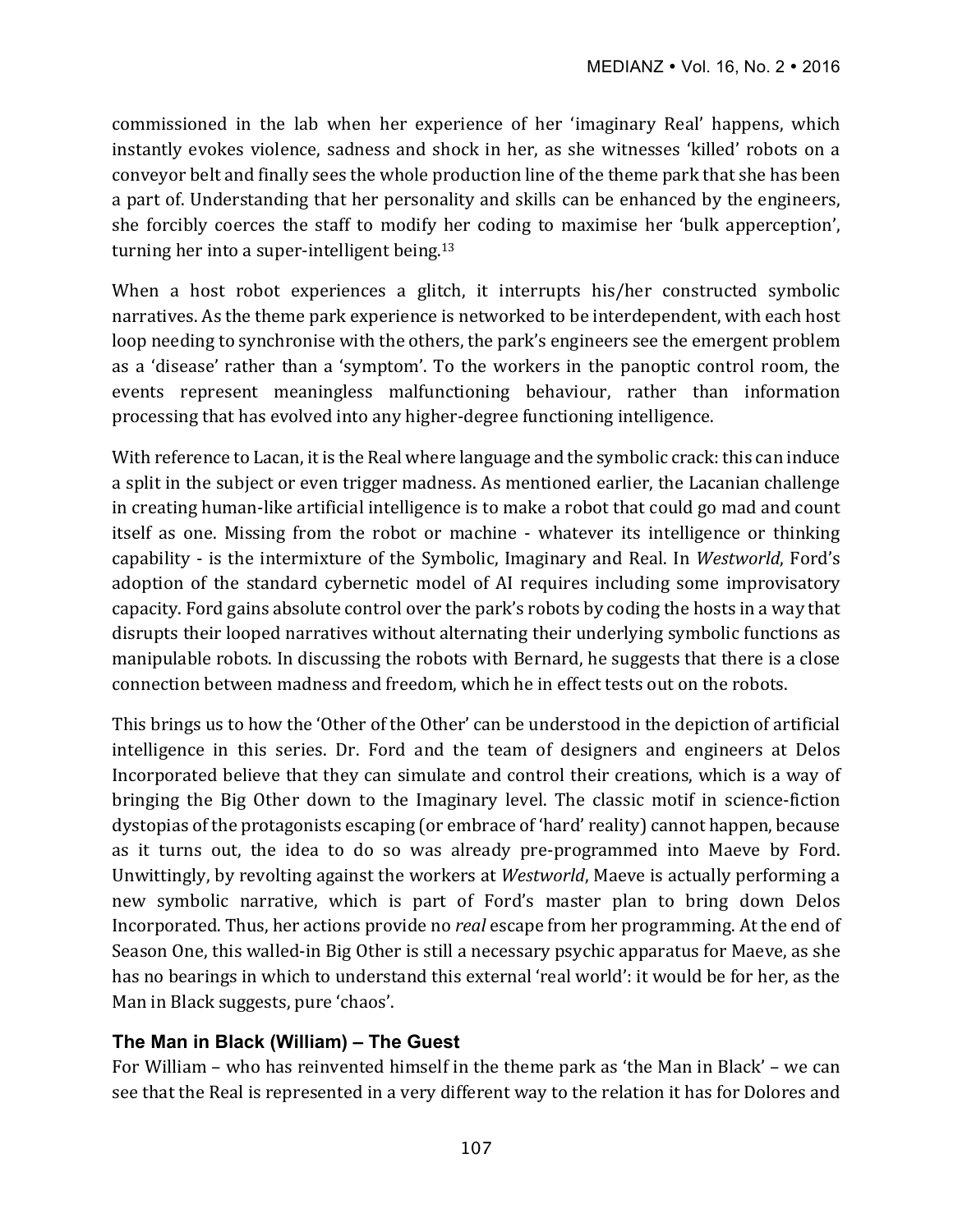Maeve. When he first arrives at the park as a naïve and inexperienced young man called William, he wears a symbolically-white cowboy hat, conveying his idealism and younger naivete. Unlike his domineering future brother-in-law Logan (Ben Barnes), who has been 'seduced' by the theme park's promise of sex and violence, William consciously plays into the idea of the park being designed like a 'game'. He ends up finding his own harsh truth within the experience by falling in love with robot woman Dolores, only to find that her love for him has been erased from memory, and her experience of love and longing is later incorporated into one of her storylines, only it is repeated with other robots and visitors. William's first experience in the theme park becomes a formative experience for him, making him learn how to assume power and control over other humans. Ironically, this means that he also becomes capable of the same unscrupulous behaviour demonstrated by Logan, and he steals his black hat and takes on this new darker character, which apparently changes his relationships with his real wife and family. Shown as an older version of himself after the death of his wife, the effects of this loss are paramount: William is now the old and jaded 'Man in Black', even looking a lot like the evil robot 'Gunslinger' (played by Yul Brynner) in the original film. The crucial black hat now seems to signify his move into amorality. He enacts cruel revenge fantasies, even raping and murdering Dolores and other hosts like an archetypal libidinal park tourist.

The older Man in Black version of William has stopped *playing* the game, and he is now actually trying to *decode* the game, although whether for the purpose of freeing the hosts or simply for satisfying his own desire remains ambiguous in Season One. At this point in his life, his own wife (the 'off-screen' woman in the discarded photograph, Juliet) has committed suicide and there is the sense that their marriage never worked due to his unresolved feelings for the 'lost' figure of Dolores in his first visit to the park. Again, we see that the presence of death and traumatic loss of loved ones and objects is intrinsic to the human characters in the show. and their identification with the hosts.<sup>14</sup> Interestingly, we also begin to understand the Man in Black's own presence in each of the key host experiences, such as his love affair with Dolores, the discarded photo of his fiancée that starts of the first glitches, and Teddy's breakdowns. William's presence in the Westworld theme park demonstrates that it is not simply Ford's designs at work here: there is also the contingency effect of human (qua external) intrusions, the appearance of humans able to relate or empathise with these robotic constructions and like an analyst play along with their narratives. Even when William turns into cynical rogue guest, he still seems to hope that there are 'real stakes' involved with the play. $15$ 

The Man in Black/William believes that the game is the ingenious creation of the co-creator Arnold, and that Ford does not understand its profound implications. William sees visual signs of the maze littered throughout the theme park as the game's ultimate clue, a way to get to the 'deeper level of the game'. We are first introduced to the maze in Episode Two,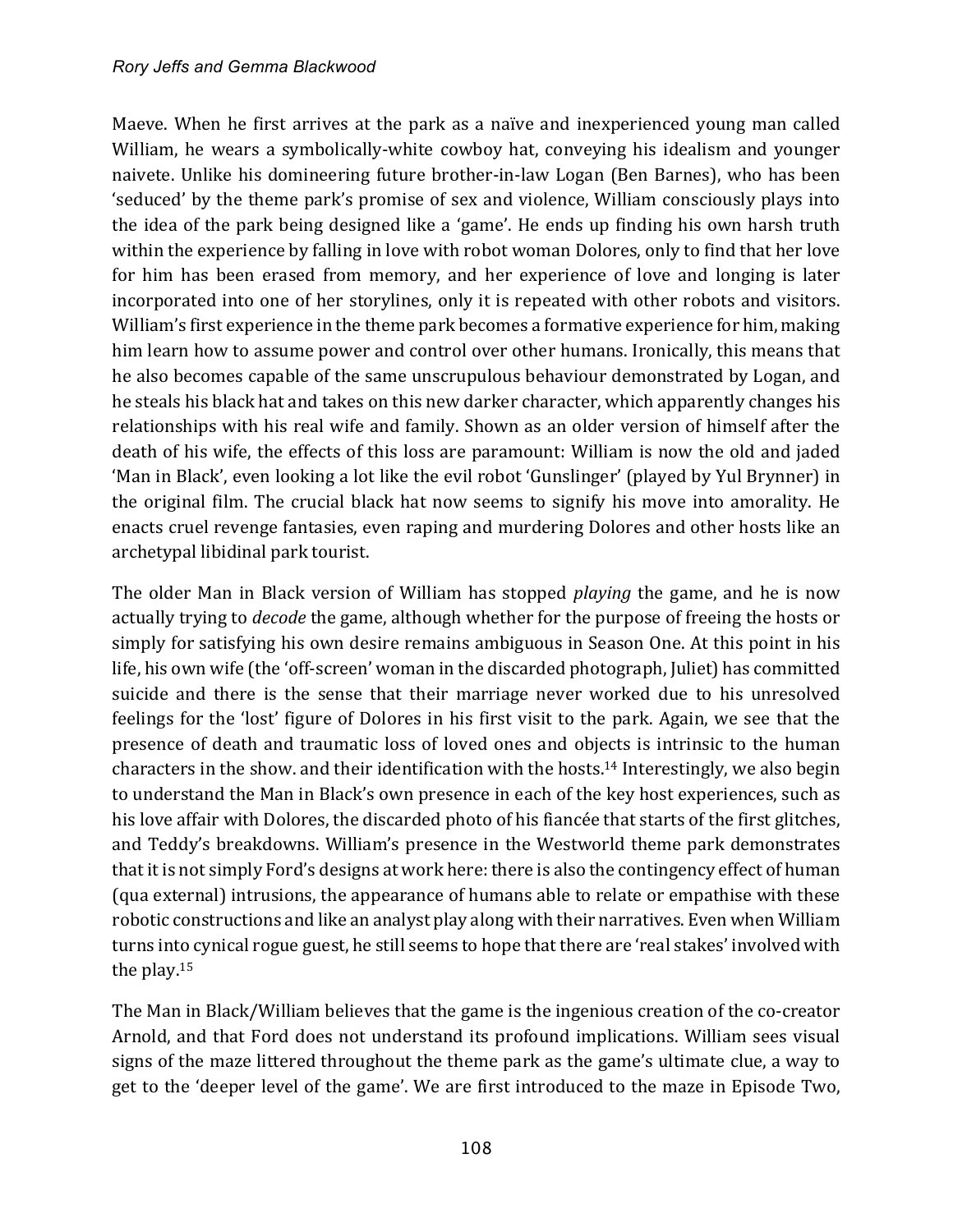when the older version of William scalps one of the hosts and shows the pattern of the maze underneath to robot Teddy.<sup>16</sup> Arnold's ghostly presence in the show again sutures many of the disparate narrative threads of the series, as is he was the creator of the maze. The maze was contrived purposefully by Arnold to stimulate consciousness for the hosts. Arnold says to Dolores in his secret analytic sessions with her, 'if you can get to the centre of it, you may be free'. The idea of the maze itself is a philosophical metaphor in-built into host language programs. Yet it is Ford who has the final word, telling Dolores that the maze icon was inspired by Michelangelo's *Creation of Adam*, in which the act of creation is represented within the shape of a brain that appears labyrinthine.<sup>17</sup>

William  $-$  who is ironically called by the theme park workers 'a gentleman who gets everything he wants' - increasingly seems to identify with the symbolic structure of the theme park after his formative first experience. Although we never see William in the 'real world', the park seems to deliver him more meaning than the world outside; he even says 'I was born here'. William's identity has become fully enmeshed with the Westworld chain of signification, and in some ways, he is the ideal kind of guest for the theme park – a person who looks out for the details and subtleties of this bizarre Western world. But he fails to see what Lacan  $(2006, 11)$  called the displacement of the signifier (in reference to Poe's *Purloined Letter*), and it seems that for William the maze reveals itself to be something akin to the 'letter' in the tale, at least in how it structures the relationships between the characters. The difficulty William faces is this displacement obstructing his desire. Ford bluntly informs him that 'the maze is not meant' for him, yet he continues on his quest, because William is driven in 'knowing what all this means' for himself. He also sees this as a way of helping to honour 'Arnold's legacy'. The example of William in the show serves as a stand-in for audience viewers, whose immersion into the text is equally about following the signifiers to some elusive signified, which just cannot exist. *Westworld*, with its ability to create a show filled with complex and disparate narratives, trans-temporal storytelling, and intertextual clues and 'Easter eggs' for the die-hard fans, is also pushing its audience to be self-reflexively aware of the parallel game that comes from their own spectatorship. In this way, the maze is representational for the obstruction of the desire of the audience itself, with William as a narrative cypher for this unending quest.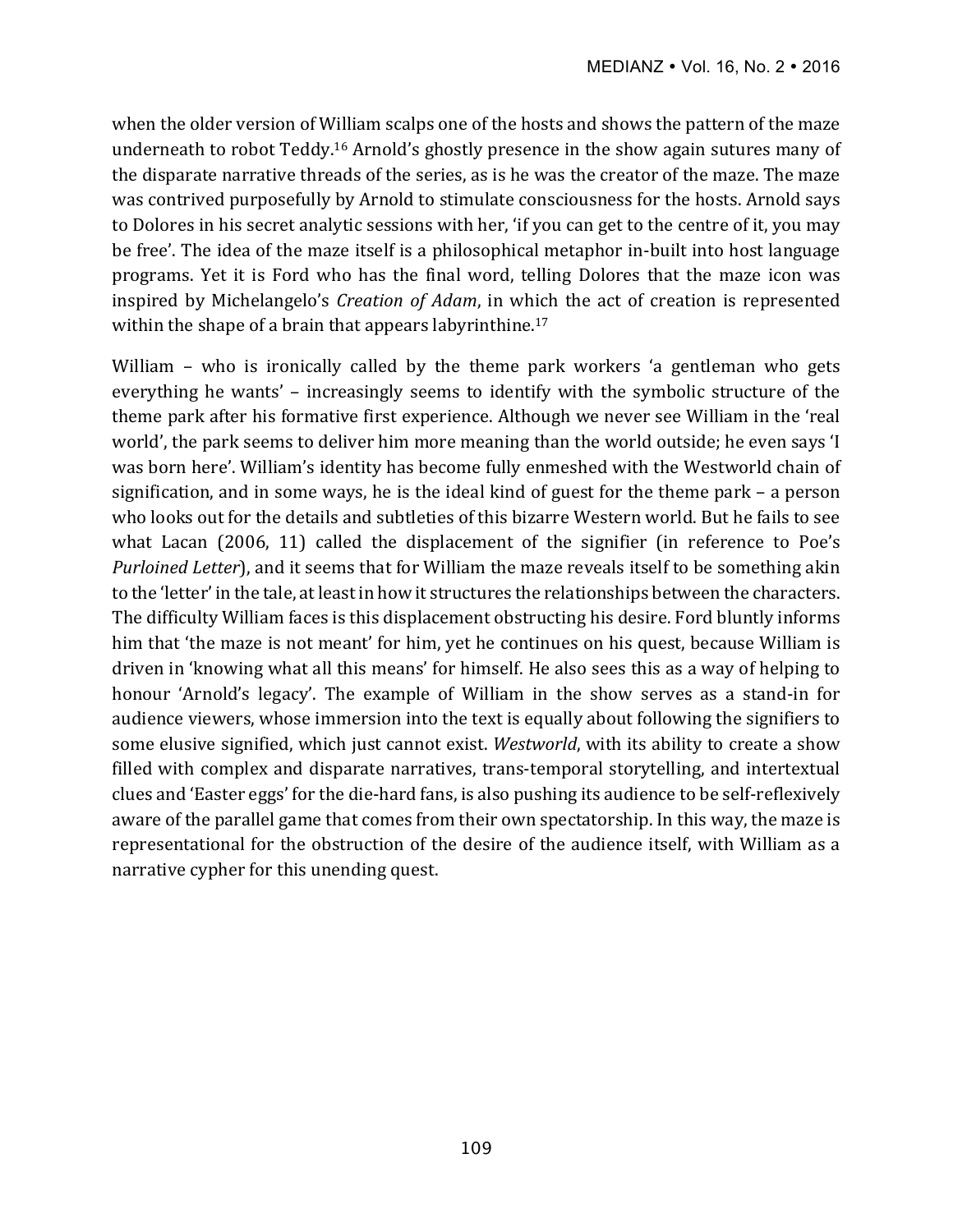## **Conclusion**

In *Westworld*, we can see Lacanian analogies of the 'Real' as they appear in the show, and we have performed a reading of the function of the 'Real' as it relates to four key characters that drive the show's narrative. By adopting a Žižekian approach that examines this nexus of the Real in relation to mediated representation, we can understand how the symbolic or codified sense of reality in *Westworld* could also be generative of ideology. For as Žižek (1993, 42-43) states in his allegorical reading of *Blade Runner*,

[A]re not our 'human' memories also 'implanted' in the sense that we all borrow the elements of our individual myths from the treasury of the big Other? Are we not, prior to our speaking, *spoken* by the discourse of the Other?

For Žižek, the burning questions pertaining to artificial intelligence are often filtered through the human-projected 'fantasy of a being conscious qua Thing, of a being which does not have to pay access to self-consciousness with... the loss of its substantial support'. In Westworld, the coding software implanted into the robotic hosts generates a simulation of consciousness. Even with some code modification or intrusion of humans into their world, there is a sense of ownership of each host's individual sense of consciousness, bringing the hosts into antagonism with an imaginary 'Other'. And this may reflect a broader ideological antagonism and even an in-built Marxist critique, especially given the exploitation theme that is at the text's forefront (Nussbaum 2016). But, self-reflexively employing the conceit of the series itself, perhaps there is a deeper level of ideology that could also be at play in the *Westworld* series, which reflects a broader interest in what makes humans tick and where our interest in artificial intelligence will take us. Contemporary cultural obsessions with AI bear signs of a futuristic-utopian desire to accelerate the evolution of humanity towards new frontiers and thresholds (e.g. in movements such as post-humanism, trans-humanism, and even the popularity of the 'singularity thesis'). Yet, there is always a pessimistic or anxious undertone to such representations, as they adhere to deterministic and stark speculations about automation in all sectors of work. In the displacement and expiration of the 'human', and narratives that highlight a potential struggle between humans and non-human robots the antagonism remains.

However, these cultural discussions and narrative-driven shows such as *Westworld* also bring back one ideological aspect of the twentieth century in a new but more ambivalent and post-Utopian fashion: the idea of the 'new human'. Alongside the acceleration of technology within everyday life, the radically different movements of Fascism and Communism each conceived that the power of machines would help bring forth the realisation of a 'new man' (Saage 2013). The ideological concept was that the robots of the future would be *better* humans than humans of history and represent a culmination of the evolution of humanity itself. This is again an allegory of a human desire for emancipation as played out in this dystopian fictional future scenario, echoing a type of 'metaphysical humanism' Heidegger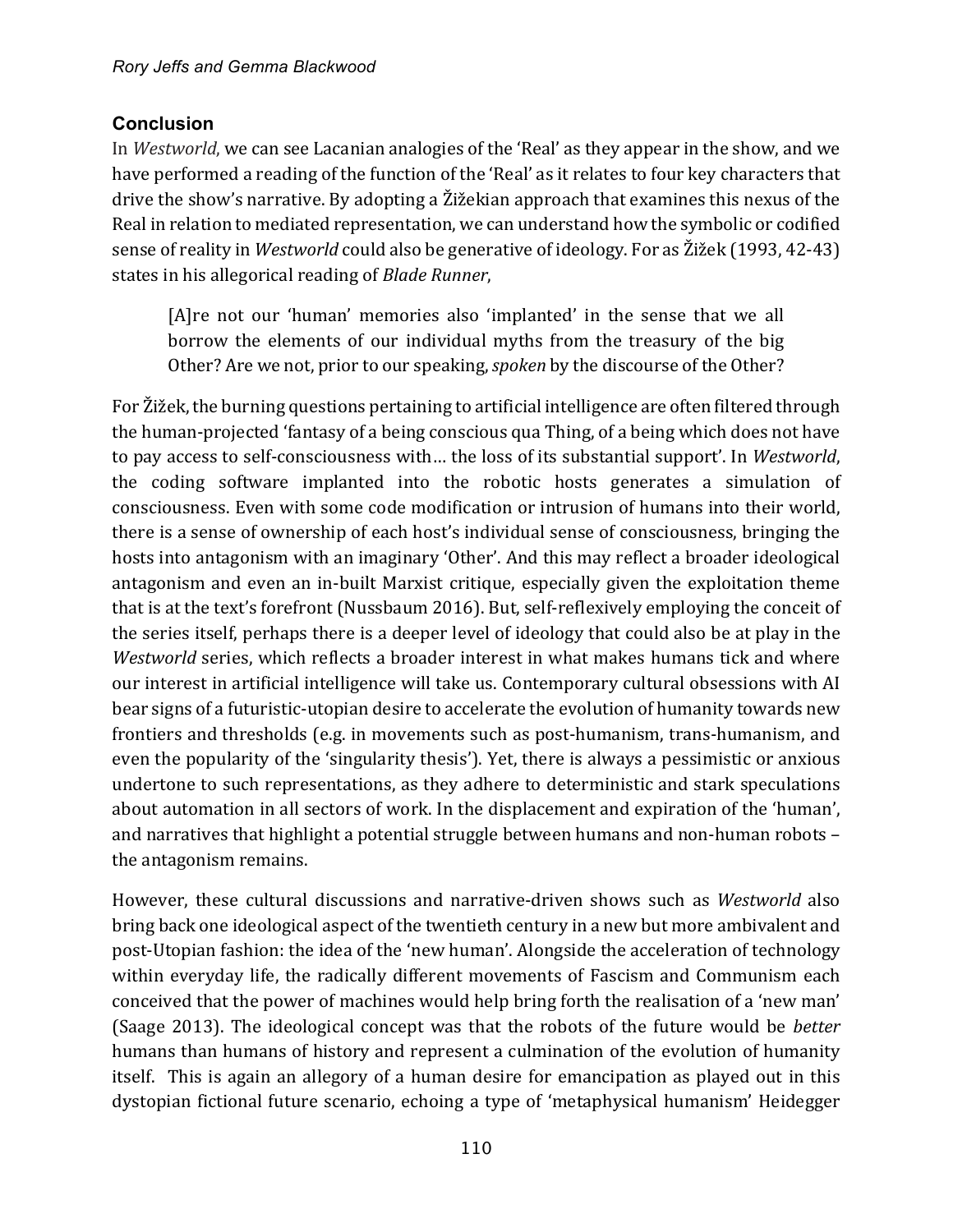saw epitomised in a scientific age and its faith in technology to save us (Depuy 2000), even when all the while it is possibly enslaving us into new structures of power and domination.

Given science fiction's traditional Utopian function (Jameson 2005), it is more difficult to imbue *Westworld's* representations of artificial intelligence and consciousness with any radical potential. This is because of our reading of the show's use of the psychoanalytic prism, which we argue denotes at least familiarity with how chained we humans can be to our 'reality', as well as the signifying chains we are governed by (McGowan 2007, Macey 1988).<sup>18</sup> In Season One's dramatic finale, we could say the potential allegorical mediations of the Real in this text have been inadvertently shut out. This is because the character's own narratives and the spectator's place in relation to them cannot fuse so easily, even if the logic of fantasy mobilises it. Dr. Ford's message that it is suffering and its memorialisation that constitutes subjectivity ultimately serves to preclude any possibility of freedom, at least from the signifier. As Žižek (1993) says, the real difference or antagonism is not between humans and machines, but the 'sexual rapport' itself - of sexual *identification*, which the later Lacan formulated around the 'Real'. In *Westworld*, it appears that the audience is simultaneously being given its own brain-game: to reflect upon the multiple ways of resolving our own conceptual maze that needs negotiation and work. Certainly, what manifests in the text of *Westworld* is a new visual, spatial, and reflective presentation of artificial intelligence that helps relate psychic phenomena to a rupturing process evoking the incarnations of Lacan's three orders.

## **Notes**

- 1. Lacan's first explicit discussion of the triad emerges in *Seminar I*, wherein he refers to the Real as that which 'resists symbolisation absolutely' (Lacan 1988a, 66). Eyers (2012, ch. 1) traces a theory of the Real to Lacan's 'Mirror Stage' article ([1949] 2006) that arises from the tension between imaginary and symbolic identification of the ego – immanently produced by the Imaginary.
- 2. Lacan often cites fictional texts, which perhaps explains why  $\tilde{Z}$ ižek uses cinema and TV profusely to substantiate on the mechanics of Lacanian theory. Todd McGowan (2007, 171) explains the value of this methodology: '...revealing the failures and gaps within the structure of power. Rather than seducing us into accepting our symbolic prison, film tends to show us the real openings within that prison... Because of its ability to deploy the gaze, film art facilitates an encounter with the real that deprives spectators of their symbolic support and thereby forces them to experience their radical freedom. By focussing on the real dimension of film instead of its imaginary qualities... new Lacanian film theory discovers how cinema challenges our ideological interpellation rather than supporting it...'
- 3. Jean-Pierre Dupuy (2000) in his history of cybernetics, remarks upon Lacan's interest in the topic as inspired by Ross Ashby, who would influence Herbert Simon, one of the leading founders of artificial intelligence research. Lacan only refers to the cybernetic theorist Norbert Wiener (1988b, 296) and that this encounter made between psychoanalysis and cybernetics was also part of the interests of the cyberneticists themselves, who would be formative in the AI research movement as it was founded in 1956. For the relevance of cybernetics to AI and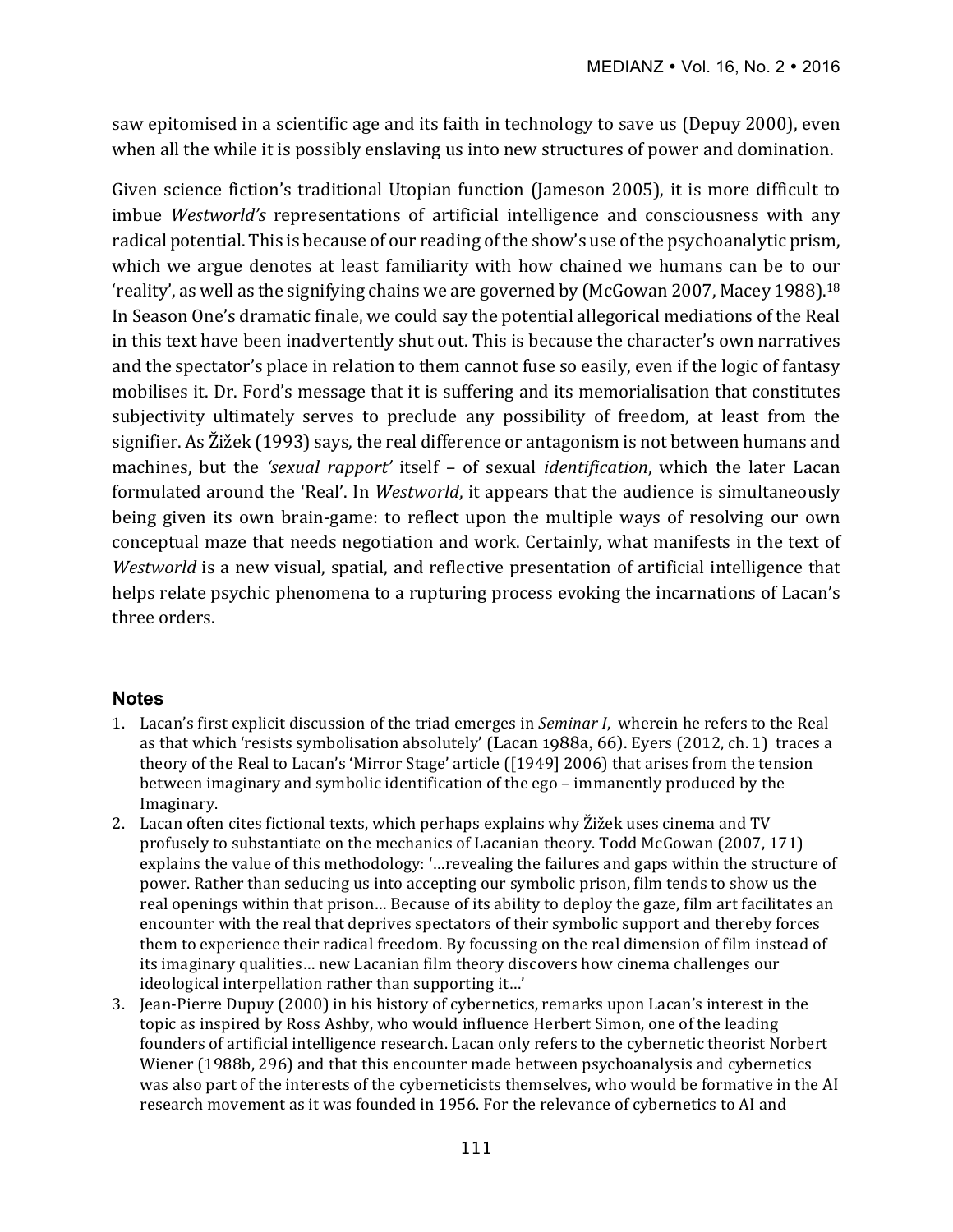#### *Rory Jeffs and Gemma Blackwood*

Newell and Simon's physical symbol system hypothesis, see Johnston (2008). See also John Forrester (1993, 134) on the relation between Lacan, Turing, and artificial intelligence.

- 4. As Lacan explains himself more clearly (given his historical context): 'what could the desire of the machine be, except to restock on energy sources?... Machines which reproduce themselves are yet to be built, and have yet to been conceive of  $-$  the schema of their symbolic has not eve been established'. See also Thiher (1999), who critiques Lacan's distinction here as a recourse to the 'classical subjectivity' of *logos*.
- 5. However, as Eyers (2012) notes there is no clear distinction to be made between Lacan's socalled 'periods' given the themes of the three orders are always present and being reformulated from the early seminars, rather that more perfected over time towards a priority of the Real. Hence, we can also consider that the cybernetic approach of *Seminar II* gives us more key insight and contextual overview of how the Real relation to the symbolic is not formulated simply within Saussurean structuralist linguistics, but is also is theorised vis-à-vis cybernetic systems of information machines (rather than an interest that was superseded by the 'finalstate' theories of the 'later Lacan' (Macey 1988)).
- 6. Although dominant robotic technologies are avoiding verisimilitude (in Japan for instance), as Joe Carmichael (2016) discusses, Hanson Robotics in the USA with its model 'Sophia' has been interested in verisimilitude as a way to facilitate emphatic relations.
- 7. Ford notes that Arnold was not interested in the robots passing the Turing Test, that was achieved in one year. He was more interested in going beyond the Test. The Test was written by Alan Turing in 1950; The Test continues to influence current research into AI, from the success of the software program 'Eliza' in the 1980s to AI-produced information in areas such as journalism to education (with the example of 'Jill Watson' at Georgia Tech in 2016). In terms of filmic representations, recent films like *Ex Machina* (2015; dir. Alex Garland) and *Her* (2015; dir. Spike Jonze) explicitly play on the Turing and Asimovian ideas about artificial intelligence, representing a much more emotional-engaging yet still gendered depiction of artificial intelligence than we are used to witnessing.
- 8. 'Bicameral Mind' is the title of Episode 8. On the theory, see Jaynes (1999). Jaynes characterises it further as constituting, spatialisation, excerption, an awareness of self, and narrativisation and conciliation.
- 9. Lacan noted how Freud also found the problem of consciousness (as psychic tension on biological model) to be an 'impasse', and where the problem, which he adds cannot simply be dismissed or 'demolished' requires a 'triangle' (i.e. the three orders, or to put the focus on ego and the unconscious subject) (1988b, 57-58).
- 10. The more economically-profitable models are represented by Lee Sizemore's storyline creation, 'Odyssey on Red River', but also, we later see other world's being created such as 'Samurai World'.
- 11. This phrase is not as random as it is represented in the series, given that Peter Abernathy was once a Shakespearean actor in a previous narrative and that the picture depicts a character from its source, Juliet.
- 12. Reference here to Goffman's (1959) famous argument. When Ford asks Dolores about Arnold and if she has heard any voices, she confirms she has not. But, after Ford leaves the sessions, Dolores says: 'He doesn't know. I didn't tell him anything'.
- 13. The characters refer to it as 'intelligence', but this term is a philosophical reference to Descartes and Kant. For Kant, 'apperception' was the capacity for introspective self-consciousness: 'in the synthetic operation of apperception, I am conscious of myself, but only that I am'. This is cited and discussed in  $\tilde{Z}$ ižek (1993, 14-16). Maeve cannot comprehend at first that all her behaviour and thoughts are manipulable. The staff member shows her a screen that displays these processes occurring. Maeve simply shuts done after seeing the screen. Only her coded aggression and ability to read others makes it possible for her to desire escaping.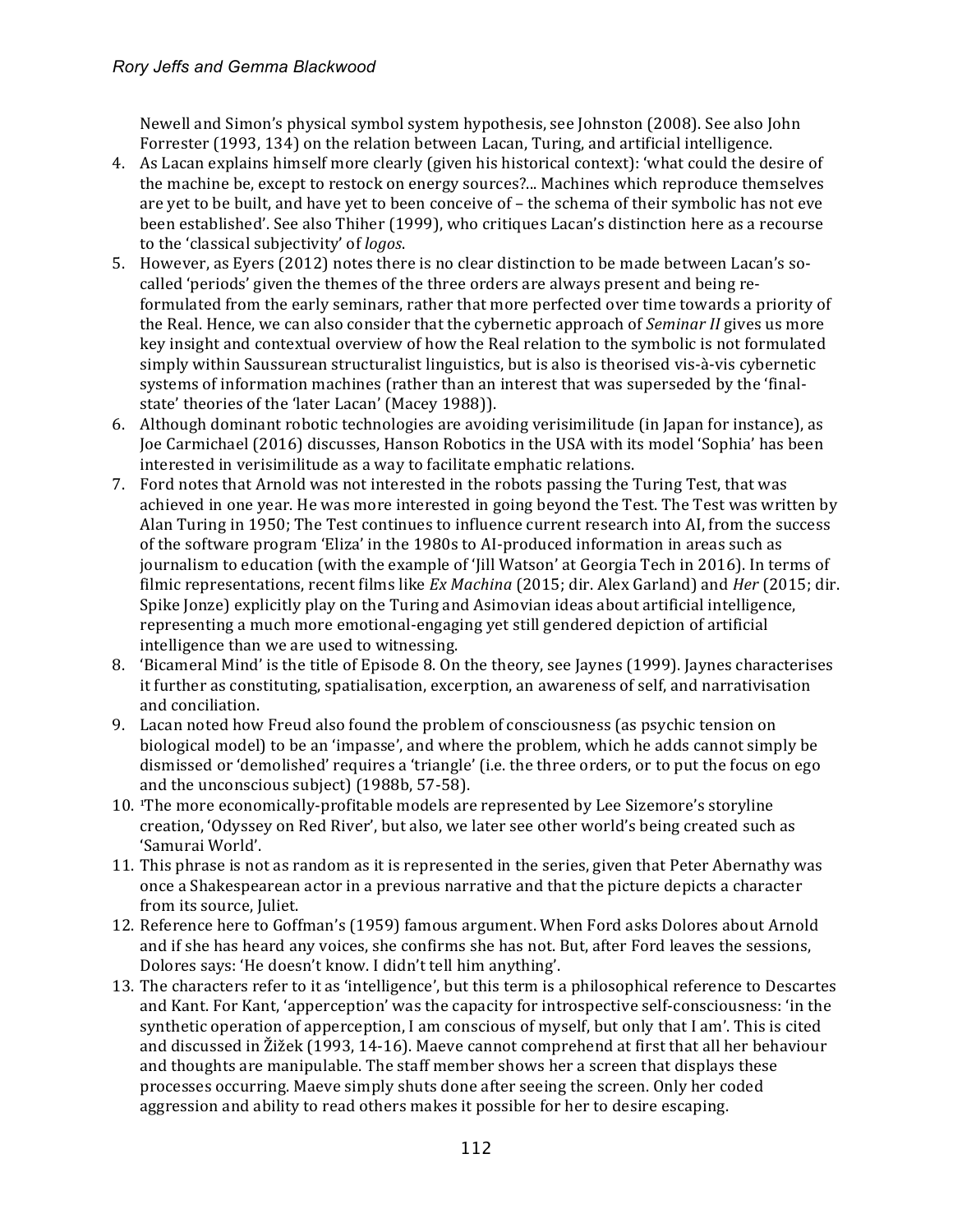- 14. For example, Arnold's loss of his son which he substitutes with by Dolores, Ford's loss of Arnold which he substitutes with Bernard, the Man in Black's loss of his wife due to suicide, which he substitutes with his repeated pursuit of Dolores. In particular, the obsessive quest for a lost ideal love is quite evocative of the character of Scottie Ferguson in the Alfred Hitchcock film *Vertigo* (1958), which plays on Lacanian themes of repetition and the imaginary, let alone nostalgia and tourism (Blackwood 2017).
- 15. Throughout the series, there are references to the themed space of *Westworld* as designed in terms of a 'game'. We can see how this relates to the Imaginary-Symbolic-Real triad. Given the imaginary functions on the surface level of the *Westworld* setting (theme park, virtualised reality, unrestrained pleasure and pain - as one guest refers to it as 'level one'). In the corporation itself, the character of Lee Sizemore (Simon Quarterman) plays the part of the one of creators as if he is a Hollywood director (in these narratives, the hosts are treated as simple playthings for entertainment).
- 16. Teddy is a long-term host who perhaps is also a strange duplicate of the younger William, as he enacts a romantic storyline with Dolores that appears to have commenced with William as a young man.
- 17. The Man in Black is told by Teddy that the maze is a Native American myth that represents 'the sum of a man's life'. At the centre is a legendary man who was killed over again and again, but would always return. He built a house, with a maze around it so complicated only he could navigate through it. The maze actually is the shape of a brain, and as Ford says to Dolores and Bernard, the same shape can be seen in Michelangelo's painting *The Creation of Adam*, the secret of creation being consciousness.
- 18. Both McGowan (1997) and Macey (1988, 15-21) have targeted both feminist and Marxist applications of Lacanian theory, suggesting that they have neglected the problem of the 'Real'.

### **References**

Barthes, R. 1981. *Camera Lucida: Reflections on Photography*. New York: Hill and Wang.

Baudrillard, J. 1994. *Simulacra and Simulation*. Translated by Sheila Faria Glazer. Michigan: University of Michigan Press.

Blackwood, G. 2017. 'Repeating Visions: Hitchcock's *Vertigo* and San Francisco'. *Travel and Representation,* edited by Garth Lean, Russell Staiff and Emma Waterton, 23-42. London: Berghahn Books.

Campbell, N. and Kean, A. 2016. *American Cultural Studies: An Introduction to American Culture.* 4<sup>th</sup> edition. New York and London: Routledge.

Carmichael, J. 2016. "How do we get to Westworld?"'. *Inverse Innovation* October 17 2016. Available from https://www.inverse.com/article/22181-ai-westworld

Dupuy, J-P. 2000. *The Mechanization of the Mind: On the Origins of Cognitive Science.* Translated by M.B. DeBevois. Princeton: Princeton University Press.

Eyers, T. 2012. *Lacan and the Concept of the 'Real'*. London: Palgrave McMillan.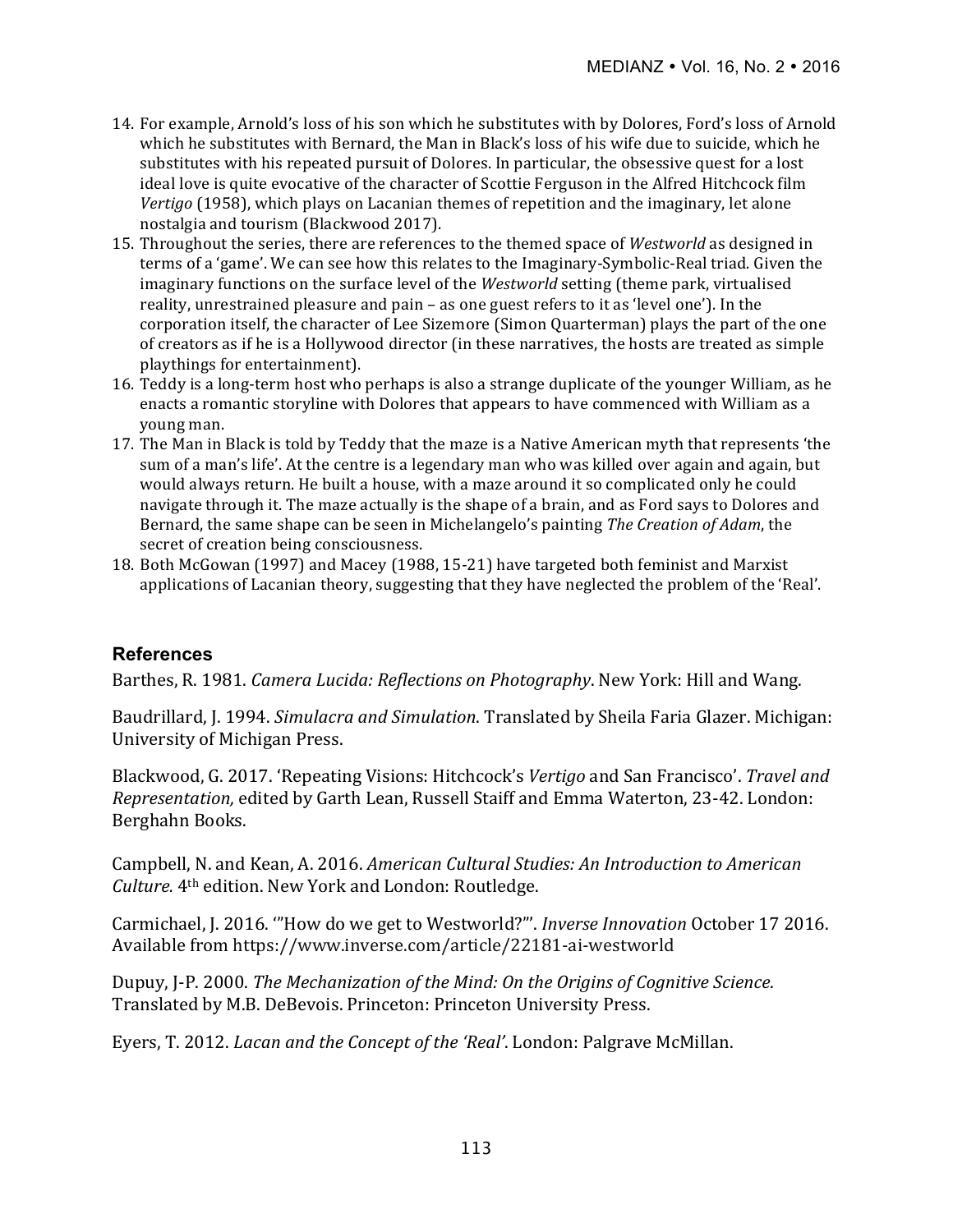Flieger, J.A. 2003. 'Is Oedipus On-Line?' In *Jacques Lacan: Critical Evaluations in Cultural* Theory, Vol. III: Society, Politics, Ideology, edited by Žižek, S. London and New York: Routledge.

Forrester, J. 1990. *The Seductions of Psychoanalysis: Freud, Lacan, Derrida.* Cambridge: Cambridge University Press.

Goffman, E. 1959. *The Presentation of Self in Everyday Life*. New York: Doubleday.

Heer, J. 2016. '*Westworld's* Trigger Warnings: The Robots of HBO's New Drama Wake Up the Trauma of Humanity'. *New Republic*, October 28.

Jameson, F. 2005. *Archaeologies of the Future: A Desire Called Utopia*. London and New York: Verso.

Jaynes, J. 2000. *The Origins of Consciousness and the Breakdown of the Bicameral Mind.* New York: First Mariner Books.

Johnston, J. 2008. *The Allure of Machinic Life: Cybernetics, Artificial Life, and the New AI*. Cambridge MA: MIT Press.

Kornhaber, S. 2016. '*Westworld* and the False Promise of Storytelling'. The Atlantic December 5.

Lacan, J. 1981. *The Seminar of Jacques Lacan: Book XI, The Four Fundamental Concepts of Psychoanalysis*, New York and London: W.W. Norton.

Lacan, J. 1988a. *The Seminar of Jacques Lacan Book I: Freud's Papers on Technique 1953-*1954, edited by Miller, J-A. Translated by John Forrester. London: W.W Norton.

Lacan, J. 1988b. *The Seminar of Jacques Lacan Book II: The Ego in Freud's Theory and in the Technique of Psychoanalysis 1954-1955*, edited by Miller, J.A. Translated by Sylvana Tomaselli. New York and London: W.W. Norton.

Lacan, J. 1992. *The Seminar of Jacques Lacan Book VII: The Ethics of Psychoanalysis* 1959-1960, edited by Miller, J-A. Translated by Dennis Porter. New York and London: W.W. Norton. 

Lacan, J. 1993. *The Seminar of Jacques Lacan Book III: The Psychoses 1955-1956*, edited by Miller, J.A. Translated by Russell Grigg. New York and London: W.W. Norton.

Lacan, J. 2006. *Écrits: The First Complete English Edition*. Translated by Bruce Fink. New York and London: W.W. Norton.

Liu, L.H. 2010. 'The Cybernetic Unconscious: Rethinking Lacan, Poe, and French Theory'. *Critical Inquiry* 36 (2): 288-320.

Macey, D. 1988. *Lacan in Contexts*. London and New York: Verso.